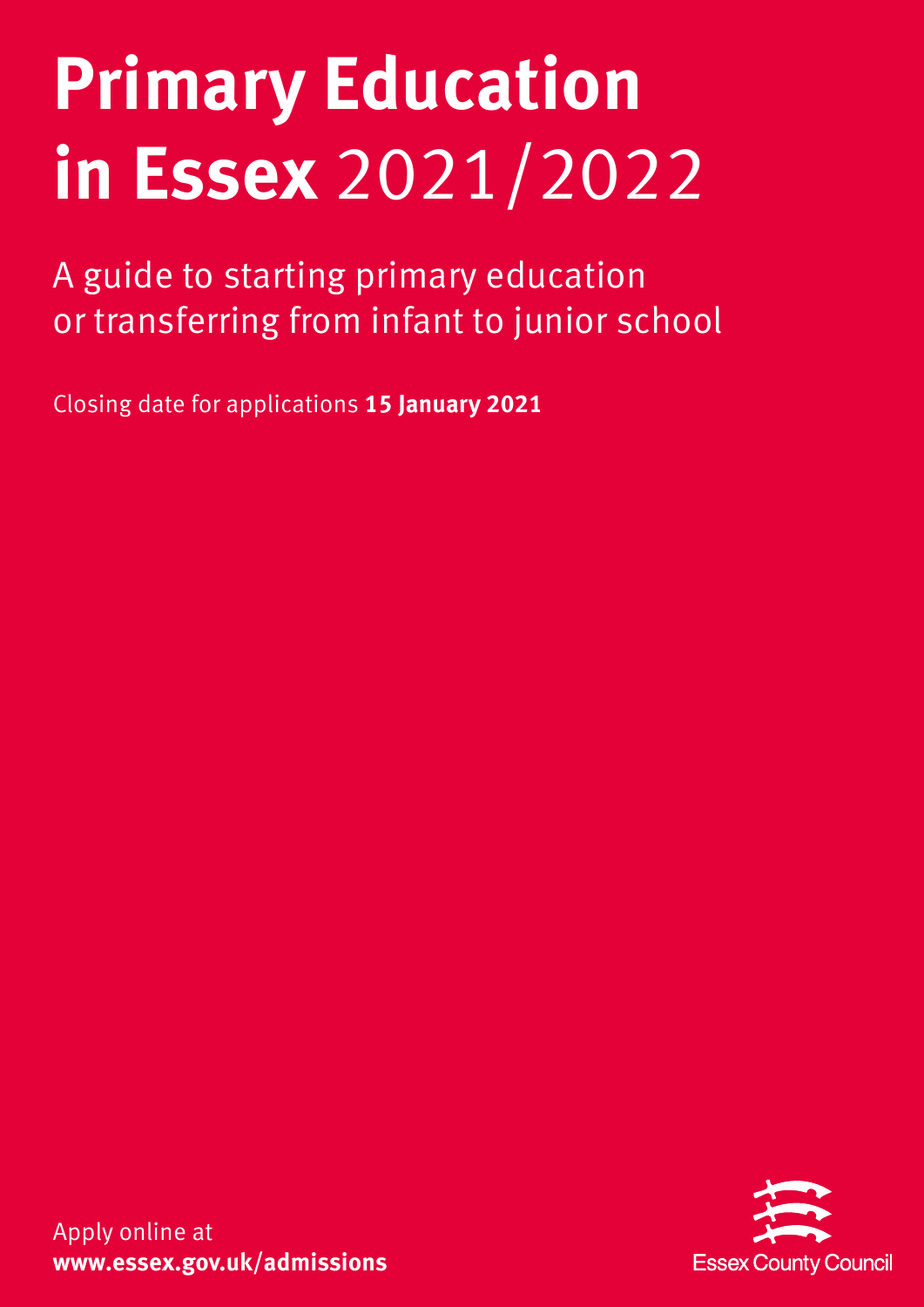### Online Admissions

**Parents and carers who live in the Essex County Council area (excluding those living in the Borough of Southend-on-Sea or in Thurrock) can apply for their child's school place online using the Essex Online Admissions Service at:**

#### **www.essex.gov.uk/admissions**

The online application system has a number of benefits for parents and carers:

- you can access related information through links on the website to find out more about individual schools, such as home to school transport or inspection reports;
- when you have submitted your application you will receive an email confirming this;
- you will be told the outcome of your online application by email on offer day if you requested this when you applied.

You will be able to make your application online from **09 November 2020.**

The closing date for primary applications is **15 January 2021**. This is the statutory national closing date set by the Government.

### Key Points to Remember

- **• APPLY ON TIME closing date 15 January 2021.**
- **• Use all 4 preferences.**
- **• Tell us immediately in writing (email or by letter) about any address change.**
- **• Make sure you read and understand the Education Transport Policy information on pages 24-25 if entitlement to school transport is important to you. School priority admission (catchment) areas are not relevant to transport eligibility. Transport is generally only provided to the nearest available school where the distance criteria is met. The 'catchment' school for an address may not be the nearest school. It is vital you carefully consider the transport implications before you make your application for a school place. Please contact us if you need advice (see pages 24-25).**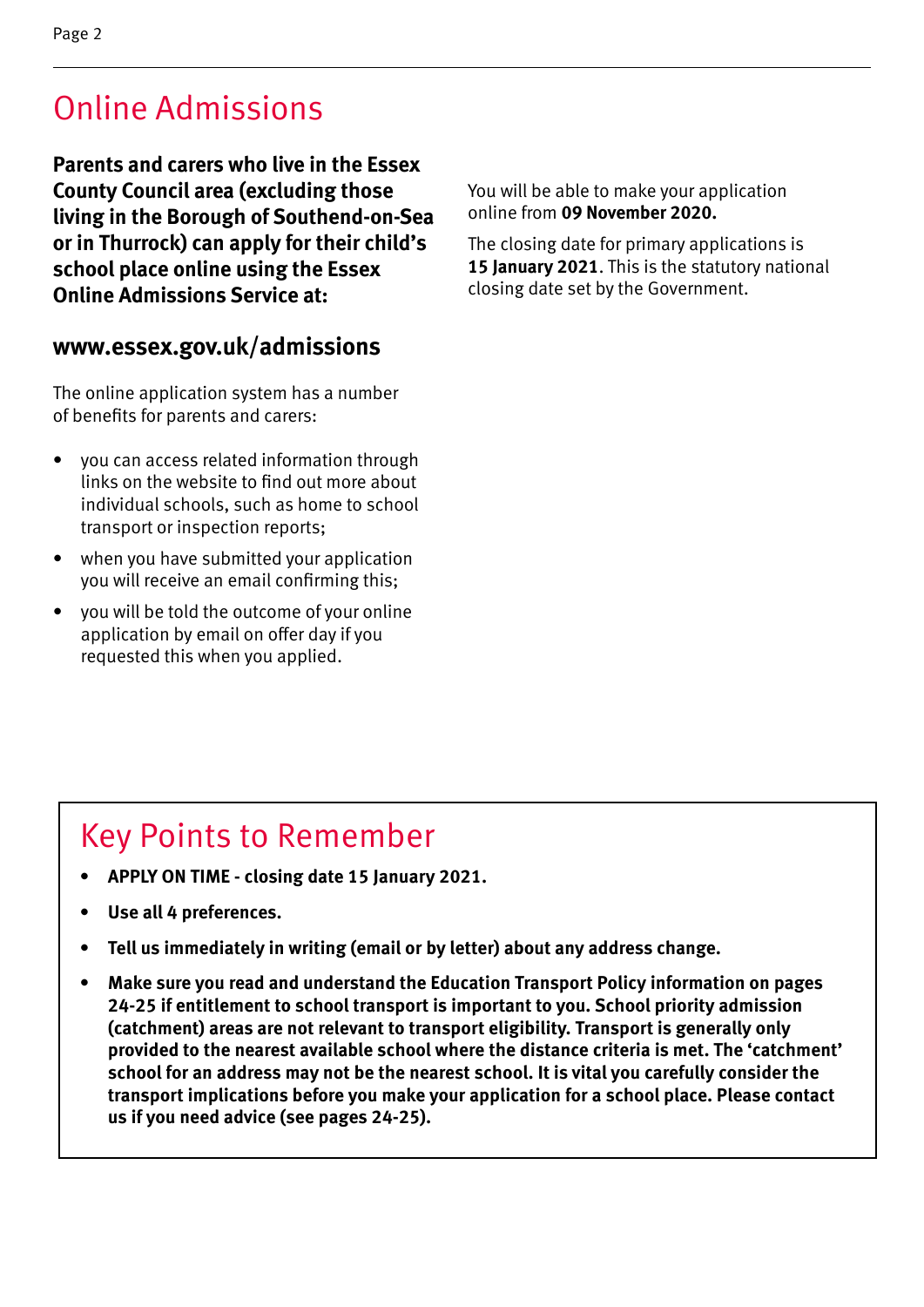### **Contents**

| <b>Online admissions</b>                                                                                                                                                                                                                                                                                                                                                                                                                                                                                                                                   | $\overline{2}$                                                           |
|------------------------------------------------------------------------------------------------------------------------------------------------------------------------------------------------------------------------------------------------------------------------------------------------------------------------------------------------------------------------------------------------------------------------------------------------------------------------------------------------------------------------------------------------------------|--------------------------------------------------------------------------|
| <b>Key points to remember</b>                                                                                                                                                                                                                                                                                                                                                                                                                                                                                                                              | $\overline{2}$                                                           |
| Introduction                                                                                                                                                                                                                                                                                                                                                                                                                                                                                                                                               | 4                                                                        |
| <b>Timetable for primary school admissions</b>                                                                                                                                                                                                                                                                                                                                                                                                                                                                                                             | 5                                                                        |
| Co-ordinated admission arrangements and<br>what they mean                                                                                                                                                                                                                                                                                                                                                                                                                                                                                                  | 6                                                                        |
| The application process explained                                                                                                                                                                                                                                                                                                                                                                                                                                                                                                                          | 7                                                                        |
| <b>Essential information for parents</b><br>Common Application Form (CAF)<br>$\bullet$<br>Who has parental responsibility<br>Shared parental responsibility<br>٠<br>Shared custody<br>٠<br><b>Supplementary Information Forms (SIFs)</b><br>$\bullet$<br>Applying to schools outside Essex<br>$\bullet$<br>Closing date for applications<br>٠<br>When can my child start school?<br>$\bullet$<br>Deferred entry to school later in the school<br>$\bullet$<br>year<br>Summer-born children 2022 entry<br>٠<br>Summer-born children 2021 entry<br>$\bullet$ | $8 - 18$<br>8<br>8<br>8<br>9<br>9<br>9<br>9<br>9<br>$9 - 10$<br>10<br>10 |
| Nursery classes<br>$\bullet$<br>Year 2 to Year 3 applications<br>٠<br>No application for a school place is<br>$\bullet$<br>submitted<br>Priority admission areas<br>٠<br>Types of schools<br>$\bullet$                                                                                                                                                                                                                                                                                                                                                     | 11<br>11<br>11<br>11<br>$11 - 12$                                        |
| School preference order<br>$\bullet$<br>Using all your preferences<br>$\bullet$<br>Changing preferences<br>$\bullet$<br>Home address<br>Applications from members of the Armed                                                                                                                                                                                                                                                                                                                                                                             | 12<br>12<br>12<br>12-13<br>13                                            |
| <b>Forces and Crown Servants</b><br>Address checking<br>$\bullet$<br>Fraudulent/misleading applications<br>Moving house/changing address details<br>Distance tie-breaker<br>Siblings<br>٠<br>Will my child's brothers and sisters be<br>$\bullet$                                                                                                                                                                                                                                                                                                          | 13<br>13<br>13-14<br>14<br>14<br>14                                      |
| able to go to the same school?<br>Twins, triplets etc.<br>Children who are cared for by a<br>local authority (Looked After Children)<br><b>Medical circumstances</b><br>٠<br>Admission of children from overseas<br>How decisions are made<br>Withdrawal of an offer                                                                                                                                                                                                                                                                                       | 15<br>15<br>15<br>15<br>15<br>16                                         |
| Late applications<br>٠                                                                                                                                                                                                                                                                                                                                                                                                                                                                                                                                     | 16                                                                       |

| None of your preferences can be met<br>$\bullet$                                        | 16        |
|-----------------------------------------------------------------------------------------|-----------|
| Infant class size legislation<br>$\bullet$                                              | 16        |
| If your child is not offered a place<br>$\bullet$                                       | 16        |
| Non-Essex Schools<br>$\bullet$                                                          | 17        |
| <b>Waiting lists</b><br>$\bullet$<br>I've decided I would prefer a lower<br>$\bullet$   | 17<br>17  |
| preference school than the one I have been<br>offered                                   |           |
| Continued interest in a school after the<br>$\bullet$<br>end of the autumn term         | 17        |
| I want to change primary schools (mid-year)<br>$\bullet$<br><b>Fair Access Protocol</b> | 18<br>18  |
| <b>Appeals against admission decisions</b>                                              | $19 - 20$ |
| Making an appeal                                                                        | 19        |
| Infant class size appeals (Key Stage 1 appeals)                                         | 19        |
| After you have lodged your appeal<br>$\bullet$                                          | 19        |
| At your hearing<br>$\bullet$                                                            | 19<br>20  |
| • Grouped appeal hearings<br>The decision<br>$\bullet$                                  | 20        |
|                                                                                         |           |
| <b>Special educational needs and Essex</b><br>special schools                           | $21 - 23$ |
| <b>SEN Local Offer</b><br>$\bullet$                                                     | 21        |
| • SEN transport arrangements                                                            | 22        |
| Special schools in Essex<br>$\bullet$                                                   | 23        |
| <b>Home to school transport</b>                                                         | $24 - 25$ |
| Mainstream primary schools                                                              | 24        |
| What is the nearest school for transport<br>$\bullet$                                   | 24        |
| purposes<br><b>Faith Schools</b><br>$\bullet$                                           | 25        |
| Points to remember                                                                      | 25        |
| Sustainable modes of transport<br>$\bullet$                                             | 25        |
| <b>Financial assistance for parents and</b>                                             | 26        |
| students                                                                                |           |
| • Uniform grants                                                                        | 26        |
| • Free school meals                                                                     | 26        |
| <b>Primary schools in Essex</b>                                                         | 27        |
| <b>School information explained</b>                                                     | 28        |
| A guide to information sources                                                          | 29        |
| Useful addresses and telephone<br>numbers                                               | $30 - 31$ |
| Inside the back cover -                                                                 |           |
| The Essex Common Application Form,<br>notes of guidance and application checklist.      |           |
|                                                                                         |           |

The information contained in the booklet is correct as at the time of printing. Policies may change in the light of decisions made by the Schools' Adjudicator, the Education Skills and Funding Agency or any change in the law. An addendum will be available on the website and on request.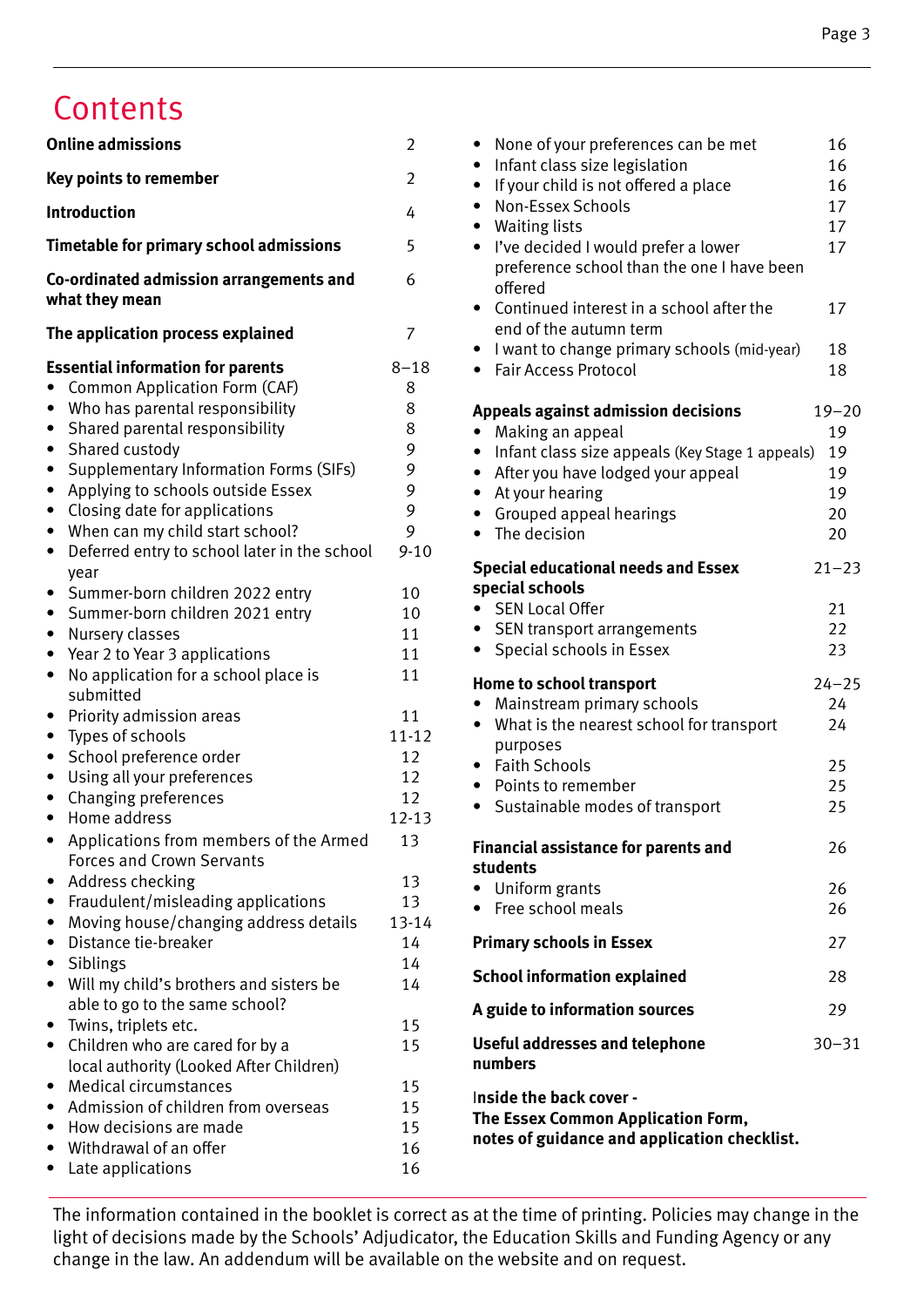### Introduction

Welcome to Primary Education in Essex 2021/2022. This booklet is for parents and carers living in Essex<sup>2</sup> whose children will be starting primary education or transferring from infant to junior school in Essex in the school year that begins in September 2021.

Please take the time to read this booklet carefully as it will help you through the application process. It gives you the information you need to help you make an informed application for your child's primary education. It also explains how places are allocated and how to appeal if you are refused a place at your preferred school(s). Essential information is included to help you through the co-ordinated admissions process. Please make use of all your preferences.

We have an online applications system through which 99% of applications were submitted last year. Alternatively an application form can be found on our website or you can request a form by calling 0345 603 2200 or use the one at the end of this booklet if you would prefer to apply on paper. **Please do not do both**.

The Local Authority (LA) has responsibility for the provision of school places across the county.

The LA's School Admissions team provides help to parents applying for primary or secondary places in Essex and is responsible for the co-ordination of admissions to all Essex maintained schools and Academies. If you require any assistance with your application, School Admissions will do its very best to help you.

I hope that your child has an enjoyable and fruitful primary education, and I wish them every success for the future.

**Councillor Ray Gooding** 

Cabinet Member for Education and Skills.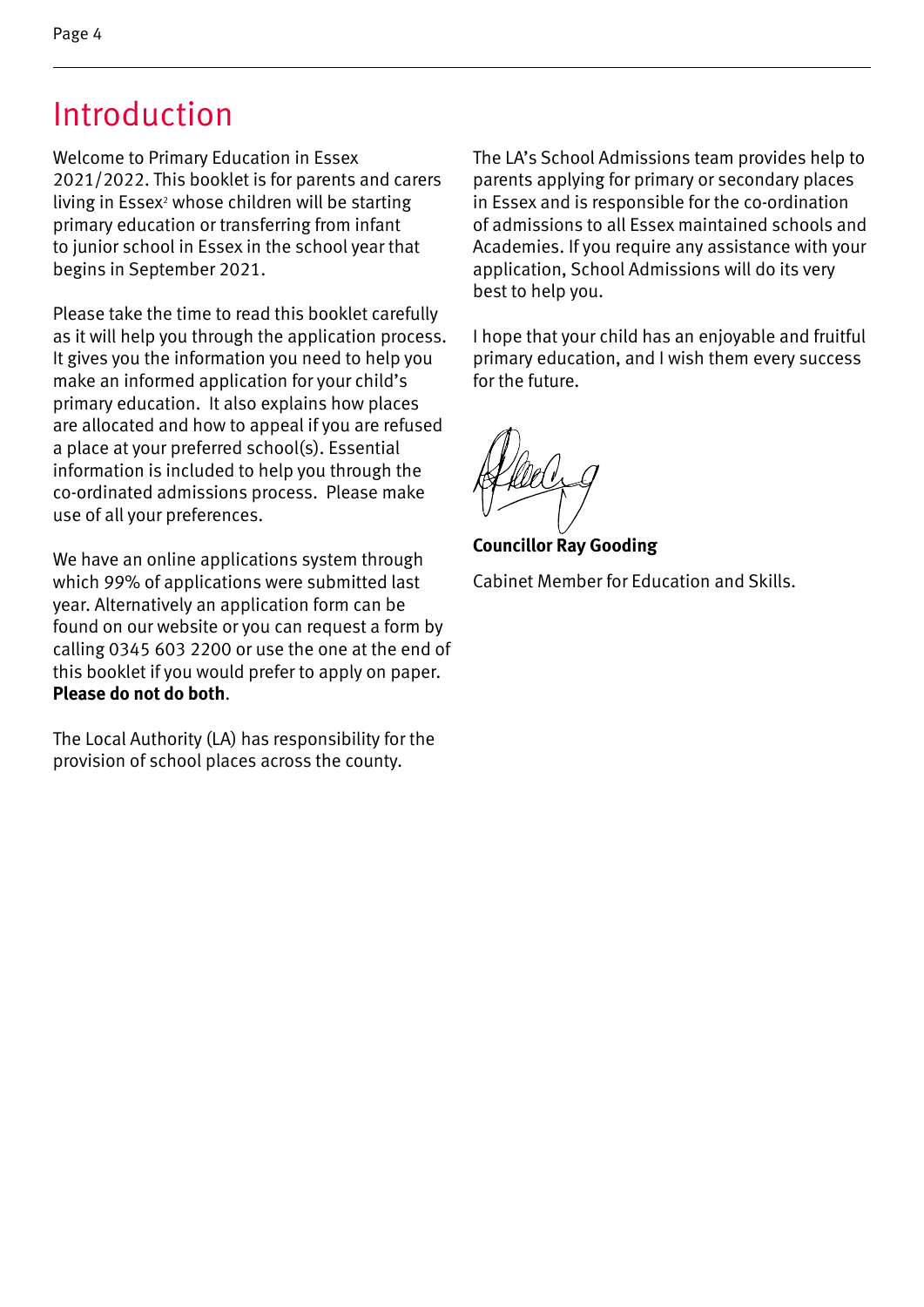### Timetable for primary school admissions

#### **Keeping track of your application**

As deadlines are a critical part of the process of applying for a child's primary school place, a step-bystep timetable is here to assist parents. You can use it to check that you have done what you need to and received the necessary information and correspondence. The LA sends all correspondence "in good faith" that it will be received on time. If you do not receive an acknowledgement of your application, including the offer letter or email which confirms you have submitted it, then please contact School Admissions immediately.

| <b>DATE</b>                       | <b>PROCEDURE</b>                                                                                                                                                                                  | <b>ACTION BY</b> |
|-----------------------------------|---------------------------------------------------------------------------------------------------------------------------------------------------------------------------------------------------|------------------|
| 09 November 2020                  | Online applications can be made.                                                                                                                                                                  | LA/Parents       |
| October 2020 -<br>15 January 2021 | Visit the admissions website and read through this booklet, find out<br>about and visit schools. It is important to consider how your child<br>will get to school.                                | Parents          |
| <b>15 January 2021</b>            | LAST DAY FOR RECEIPT OF COMMON APPLICATION FORM<br>EITHER PAPER OR ONLINE.<br>Applications received after this date will normally be treated as late.<br>You cannot apply online after this date. | Parents          |
| February 2021                     | Admission policies for schools are applied to relevant applications.                                                                                                                              | Schools and LA   |
| 5 February 2021                   | The last date that evidence of changes of address can be<br>accepted to be included in the first round of offers on 16 April 2021.                                                                | Parents/LA       |
| February - March 2021             | Information exchanged with other authorities and preferences sorted to<br>identify the highest that can be met.                                                                                   | LA               |
| <b>16 April 2021</b>              | <b>NATIONAL OFFER DAY.</b> Offer notification sent to all Essex resident applicants.                                                                                                              | Parents/LA       |
| April - 31 August 2021            | Waiting lists are maintained for all oversubscribed schools and any<br>places that become available are allocated from these lists.                                                               | LA               |
| 17 May 2021                       | The latest date to lodge an appeal against a refusal of a place<br>if you want it to be heard before the end of the summer term.                                                                  | Parents          |
| June - July 2021                  | Appeals held.                                                                                                                                                                                     | Schools and LA   |
| 31 August 2021                    | LA ceases to maintain waiting lists for foundation, voluntary<br>aided schools and Academies.                                                                                                     | LA               |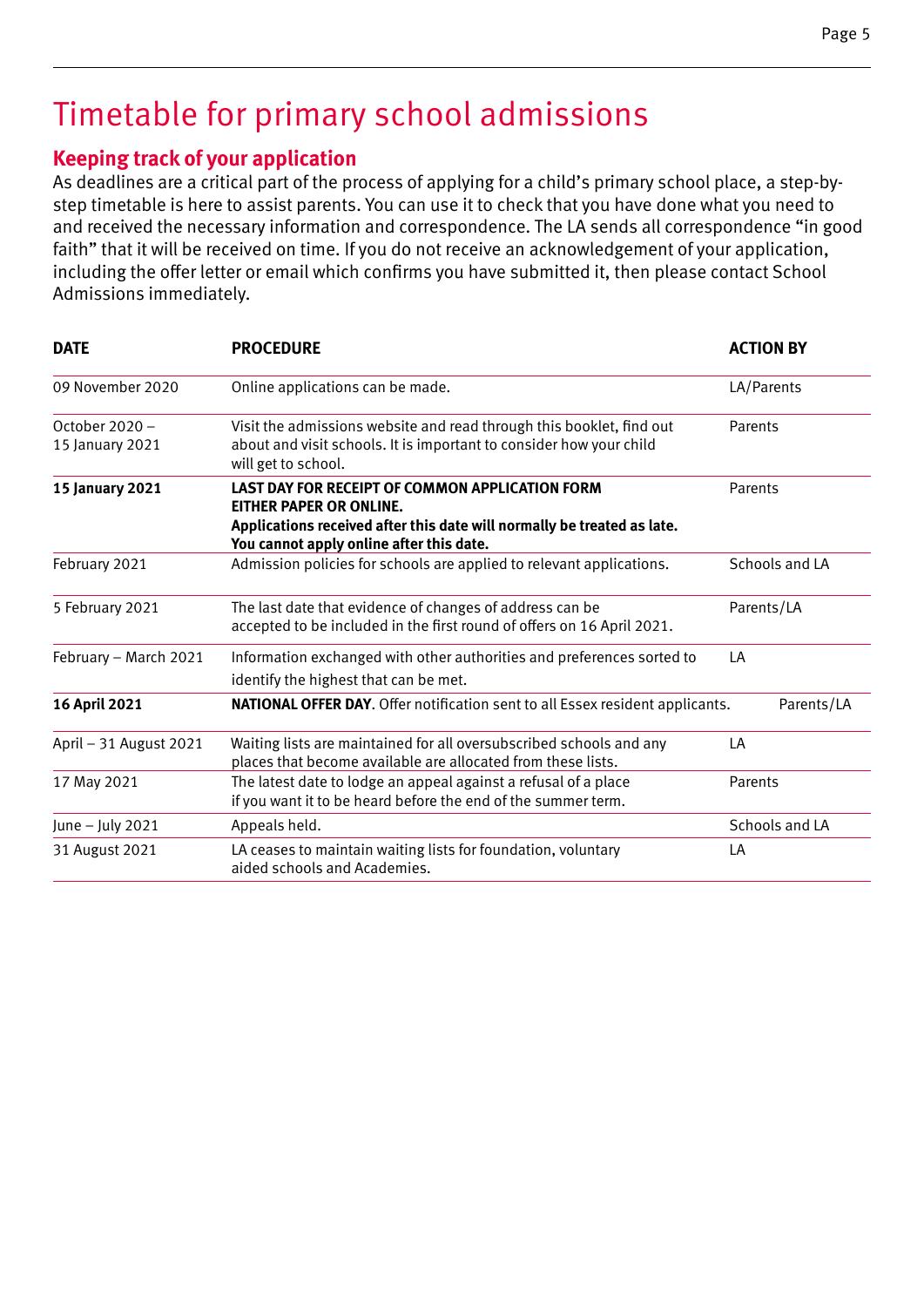The law requires a LA to co-ordinate admissions to all primary schools (except independent (fee-paying) or special schools) in their area. Primary schools includes infant schools.

Essex parents must apply for primary school places by completing the Common Application Form. This can either be completed online at **www.essex.gov.uk/admissions** or you can use a paper application form. **Please do not do both.** Parents can express preferences for up to four schools both in and out of Essex, in the order in which they would like them considered.

On 16 April 2021, parents will be sent one offer of a place at the highest preference school that can be met. If none of the preferences can be met a place will be offered at the nearest Essex school to the child's home address with a space available. Here are some examples of this process:

#### **Example 1 – Parent has applied for four schools and the first preference can be met:**

- Preference 1 Offered
- Preference 2 Not offered right to appeal given\*
- Preference 3 Not offered right to appeal given\*
- Preference 4 Not offered right to appeal given\*

#### **Example 2 – Parent has applied for four schools and the second preference can be met:**

- Preference 1 Not offered on waiting list and right to appeal given
- Preference 2 Offered
- Preference 3 Not offered right to appeal given\*
- Preference  $4 Not$  offered right to appeal given\*

#### **Example 3 – Parent has applied for four schools and no preference can be met:**

- Preference 1 Not offered on waiting list and right to appeal given
- Preference 2 Not offered on waiting list and right to appeal given
- Preference 3 Not offered on waiting list and right to appeal given
- Preference 4 Not offered on waiting list and right to appeal given

Your child will be offered a place at the nearest Essex school to their home address with a space available.

\* You will note from examples 1 and 2 that children are only held on waiting lists for preferences higher than the one that can be met.

**On 16 April 2021 (National offer day) Essex resident families will be sent a notification of the school offer being made. This will either be an email (for those that applied online) or a letter for all other applications.**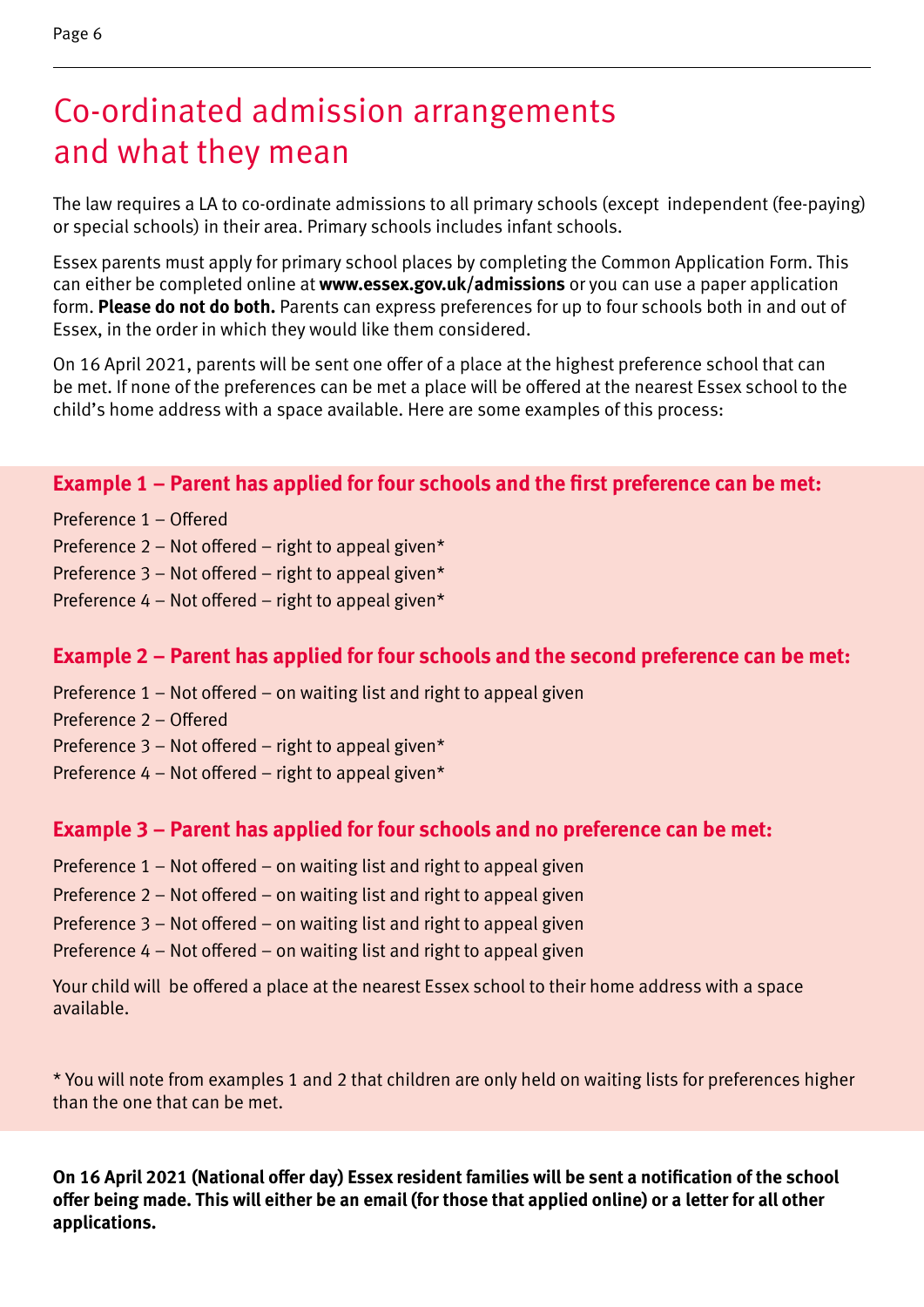### The application process explained

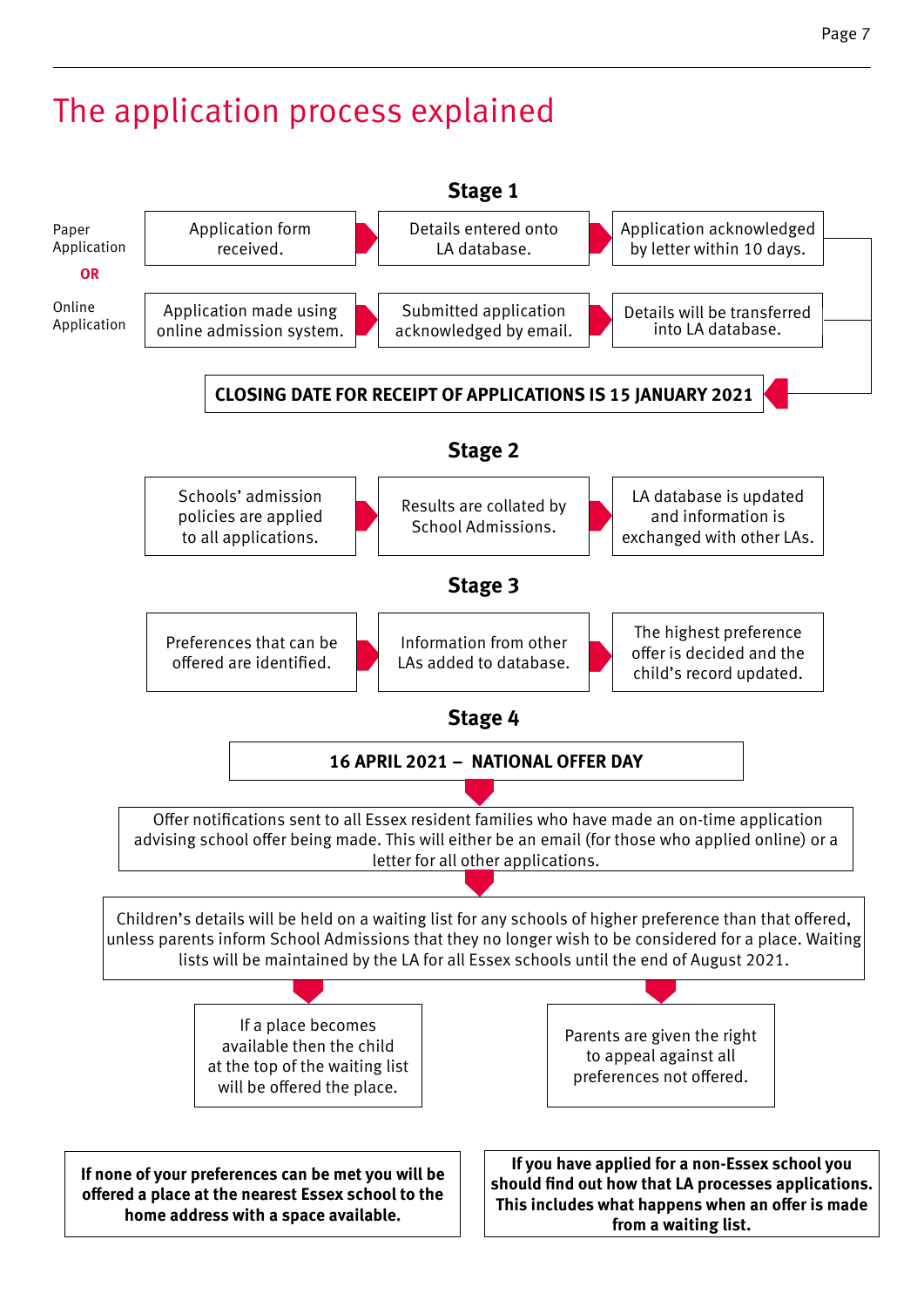This booklet contains the arrangements for admissions to schools as carried out by Essex County Council in accordance with statutory regulations and guidance from the Department for Education and the statutory instruments.

#### **Common Application Forms (CAFs)**

Parents<sup>1</sup> living in Essex<sup>2</sup> must apply to Essex County Council (ECC) for their preferred primary or infant schools. The Essex Common Application Form (CAF) is the only way you can apply for a primary or infant school place for your child. The CAF can either be completed and submitted online at **www.essex.gov.uk/admissions** or you can complete and return the form at the back of this booklet. **Please do not do both**. If more than one application is received the authority will process the last one to be submitted. You must submit your CAF by 15 January 2021.

Once you have submitted your online application you will receive an email to confirm this. Paper applications will be acknowledged within 10 working days by letter only. Please contact School Admissions if you do not receive an acknowledgement letter or email confirming your application is submitted.

Parents seeking information should note that the LA will only discuss specific details about your child's application with the person who completes the form (referred to as the applicant).

#### **Who has parental responsibility**

More than 2 people can have parental responsibility for the same child.

A mother automatically has parental responsibility for her child from birth, unless the child has been adopted.

A father usually has parental responsibility if he is either:

- married to the child's mother at the time of birth or any time afterwards. If divorced, the father will retain parental responsibility.
- listed on the birth certificate (after a certain date, depending on which part of the UK the child was born in).

#### **Shared parental responsibility**

Where more than one adult shares parental responsibility and they live at different addresses (see page 12-13 'Home address'), it is important that agreement be reached, prior to making the application, on which schools to apply for, and for only one application to be submitted for each child. If different applications are received, or the Admissions Team is made aware of a dispute between two parents<sup>1</sup>, these applications will be placed on hold and will not be processed until such time that:

- written agreement is provided from both parents stating which application to take forward for processing; or
- a court order is obtained confirming which parents' application carries precedence or the court decides which parent can make decisions about school preferences.

Failure to reach an agreement about which application to take forward can affect whether or not your child is considered for a place at the schools you want, especially if they are not in Essex $2$ .

**Please ensure that only one application is submitted by 15 January 2021. If multiple applications are received at any stage in the process you risk your child being without a school place.**

 $1$  A "parent" as described under section 576 of the Education Act 1996 (EA 1996) in relation to a child or young person is defined as: The natural parents of a child, whether they are married or not. Anyone who although not a natural parent has parental responsibility for a child. Any person, who although not a natural parent, has care of a child.

 $2$  If you live in Essex your council tax will be payable to one of the following District Councils: Basildon, Braintree, Brentwood, Castle Point, Chelmsford, Colchester, Epping Forest, Harlow, Maldon, Rochford, Tendring or Uttlesford. ECC accepts no responsibility for applications submitted in error to it by the parents resident in another council area.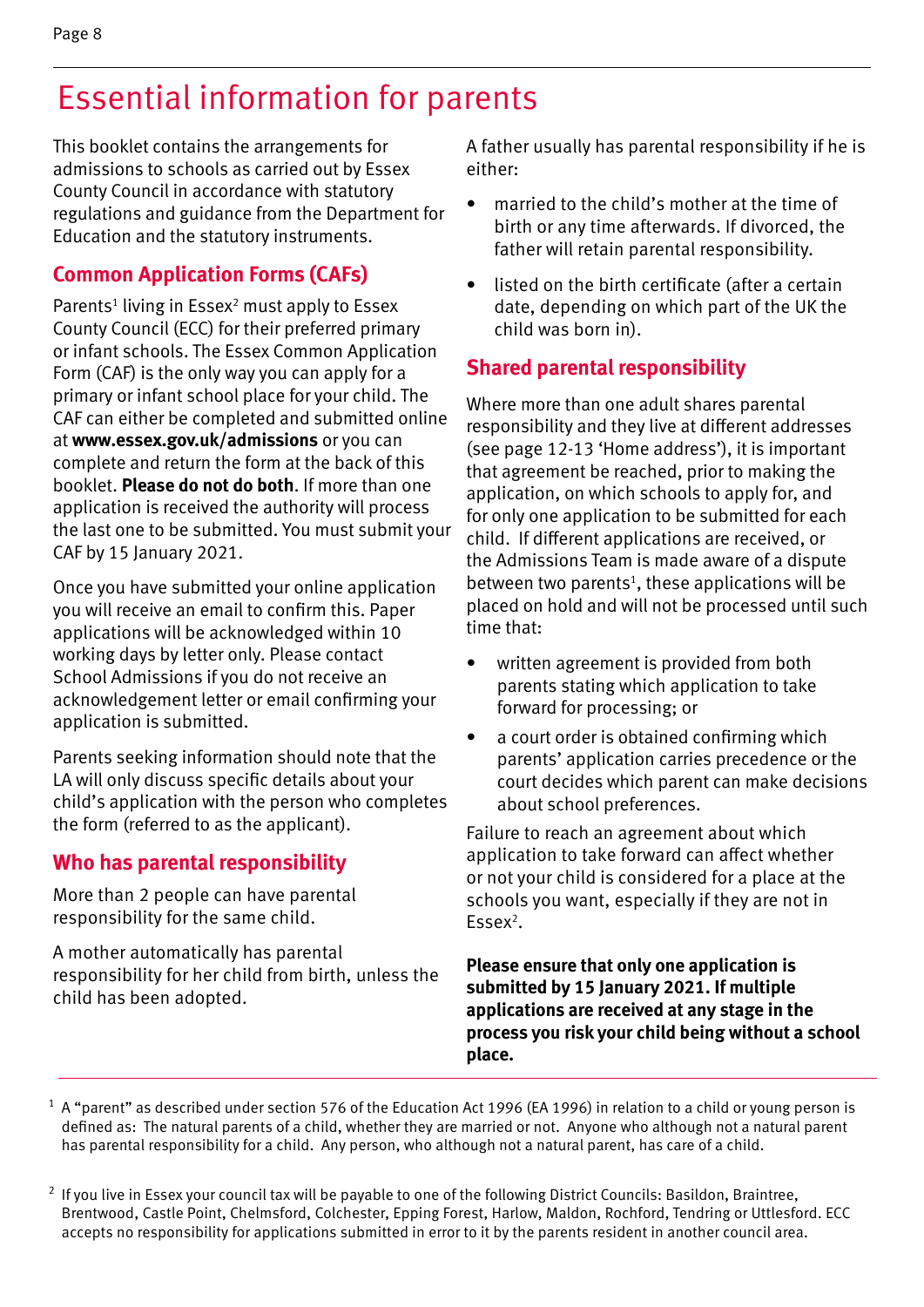#### **Shared custody**

If parents<sup>1</sup> are separated and share custody, the parent with whom the child spends most of the school week with should make the application. (see page 12-13 'Home address')

#### **An application can only be made from a single address and only one application can be made for each child3 .**

Custody issues cannot be resolved by the local authority and it will not enter into discussions about this.

#### **Supplementary Information Forms (SIFs)**

Some schools will need extra information to rank your application against their admission criteria. These schools will ask you to complete a Supplementary Information Form (SIF). Most schools of a religious character will ask you to complete a SIF.

Where a SIF is required, this is made clear in the school's admission policy which you can find on our website **www.essex.gov.uk/admissions.** You can view a copy of the **Schools' Admission Policies Directory** on the website or you can contact the school directly to find out if a SIF is needed.

**Please remember that completing a SIF on its own is not an application – you must complete the Common Application Form and send it to us.** 

#### **Applying to schools outside Essex**

Primary school admissions are fully co-ordinated across the country. This means that if you are resident in Essex you only need to fill out one form, the CAF, even if some, or all, of your preferred primary schools are outside Essex. Please apply online at **www.essex.gov.uk/admissions** or complete and return a paper application form, **please do not do both**.

#### **Closing date for applications**

The statutory national closing date for all applications whether online or paper is **15 January 2021. It is vital that you apply on time.** Applications received after this date will normally be treated as late and will receive a lower priority.

#### **When can my child start school?**

You have the right to start your child at school on a full-time basis from the September following their fourth birthday, providing they have been allocated a school place. This means that you have the right to a full-time place at the school your child is offered from September 2021.

#### **Deferred entry into school later in the school year**

Essex County Council's policy is that children born on and between 1 September 2016 and 31 August 2017 would normally commence primary school in Reception in the academic year beginning in September 2021.

As required by law, all Essex infant and primary schools provide for the full-time admission of all children offered a place in the Reception year group from the September following their fourth birthday. Therefore, if a parent wants a full-time place for their child from September (at the school at which a place has been offered) then they are entitled to that full-time place.

Parents can request that the date their child is admitted to school is deferred until later in the school year or until the child reaches compulsory school age in the school year. The law does not require a child to start school until the start of the term following their fifth birthday. Compulsory school age is reached at that point.

Where entry is deferred, the school will hold the place for that child and not offer it to another child. The parent would not however be able to defer entry beyond the beginning of the term after the child's fifth birthday, nor beyond the academic year for which the original application was accepted.

Parents can request their child attends part-time until the child reaches compulsory school age. Parents interested in taking up a part-time place should contact the individual school(s) for further details as to what this would entail.

If you plan to defer your child's start date until later in the school year, you must still apply at the usual time for primary or infant school places. You should speak to the schools you are applying

**<sup>3</sup> Please ensure that only one application is submitted by 15 January 2021. If multiple applications are received at any stage in the process you risk your child being without a school place.**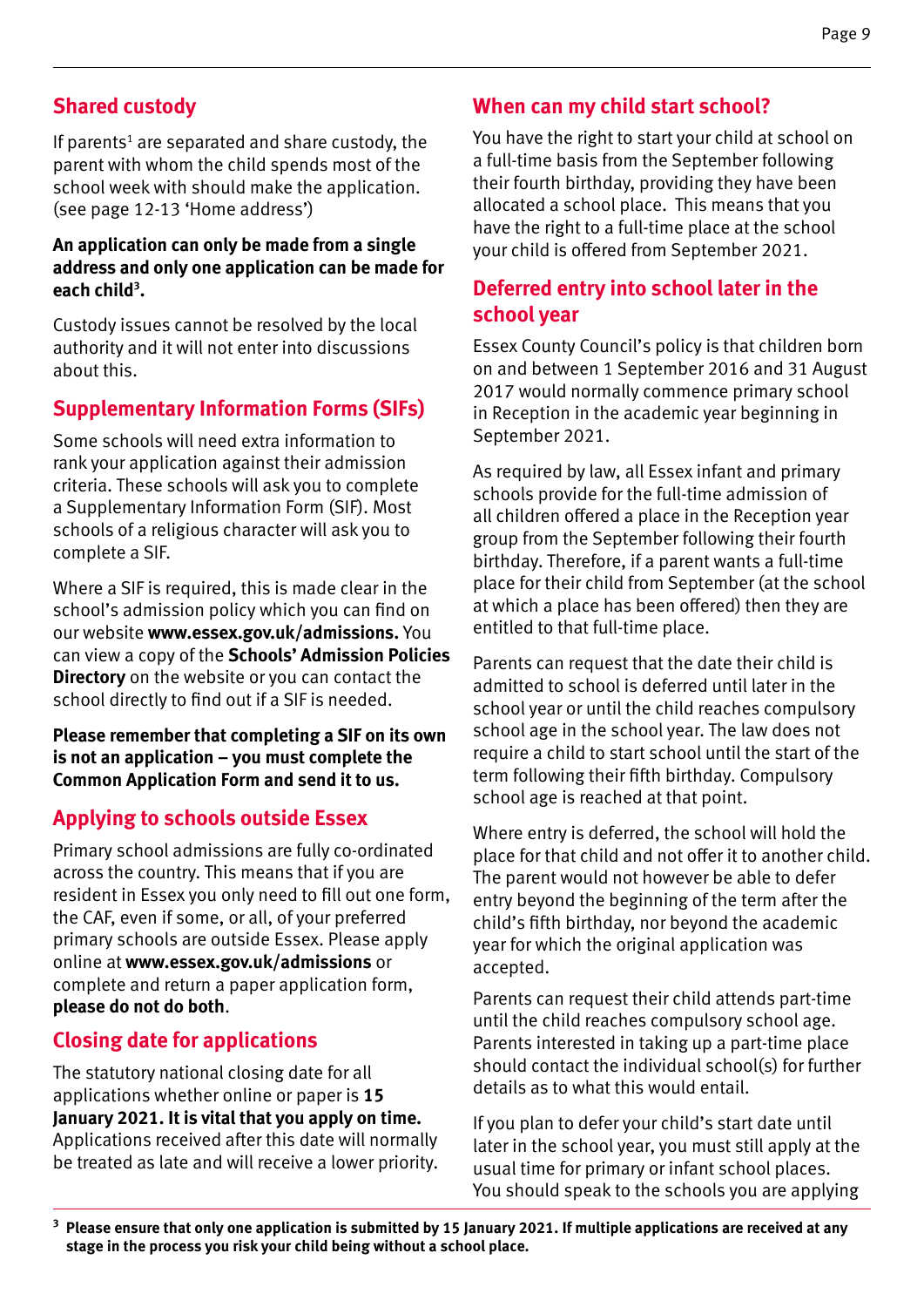for, to discuss how you would like your child to be admitted. Where parents choose to defer entry, the school may reasonably expect that the child would start at the beginning of a new school term/ half term.

#### **Summer-born children 2022 Entry**

If your child is summer-born i.e. born during the period 1 April 2017 and 31 August 2017 and you want him/her to start in Reception in September 2022 (instead of starting in the 2021-22 academic year), this is what you will need to do:

- Send an email to admissions@essex.gov.uk stating that you want a Reception place from September 2022 and explaining why you want your child to start school from then, rather than starting in the 2021-22 academic year.
- Name up to 4 schools that you are interested in.
- You must attach an email or letter from the Headteacher of all of the schools you are applying for. The email/letter from the Headteacher must give their view on your request. If this is not provided, we will be unable to process your request.
- Attach with the email any supporting evidence.

Examples of evidence could include a letter from the current nursery, a health professional etc.

You should send all of the above to us as soon as possible.

Once this has been received, for any community or VC schools, ECC will decide whether an application for the Reception admission round for September 2022 will be processed. For foundation VA schools and Academies, the individual schools will make the decision. There are no guarantees that an application will be automatically agreed.

You will then be notified by ECC whether an application for the schools you named in your request will be processed for Reception in September 2022.

We advise you to make any such request as soon as possible because if your request is not agreed, you will need to make an application for a place for the school year starting in September 2021, and the deadline for you to do this is 15 January 2021.

#### **Summer-born children 2021 Entry**

Parents of children born during the period 1 April 2016 and 31 August 2016 who want their child to start school from September 2021 in Reception need to do the following:

- Complete the 'Reception 2021' paper application form (which will be available from November 2020 on the website www.essex. gov.uk/admissions)
- Attach a covering letter stating that you want a Reception place from September 2021
	- explaining why you want your child to start school in September 2021 (instead of starting in the 2020-21 academic year)
- You must attach an email or letter from the Headteacher of all of the schools you are applying for. The email/letter from the Headteacher must give their view on your request. If this is not provided, we will be unable to process your request.
- Attach any supporting evidence to the form and covering letter.

Examples of evidence could include a letter from the current nursery, a health professional etc. Send all of the above to us by the closing date of 15 January 2021.

Once this has been received, for any community or VC schools, the Council will decide whether an application for the Reception admission round for September 2021 will be processed. For foundation, VA schools and Academies, the individual schools will make the decision.

There are no guarantees that an application will be automatically agreed.

You will be notified by ECC whether your school preferences will be processed for Reception in September 2021. If they are, then you will be informed of the outcome on the National Offer Day of 16 April 2021.

If any of your school preferences are not agreed to be processed for Reception in September 2021, you will be informed.

If your request is not agreed and you would still prefer that your child starts in September 2021, you would need to make a mid-year application in the summer term in 2021 for a Year 1 place at the relevant schools. The application will not be dealt with as a Reception application.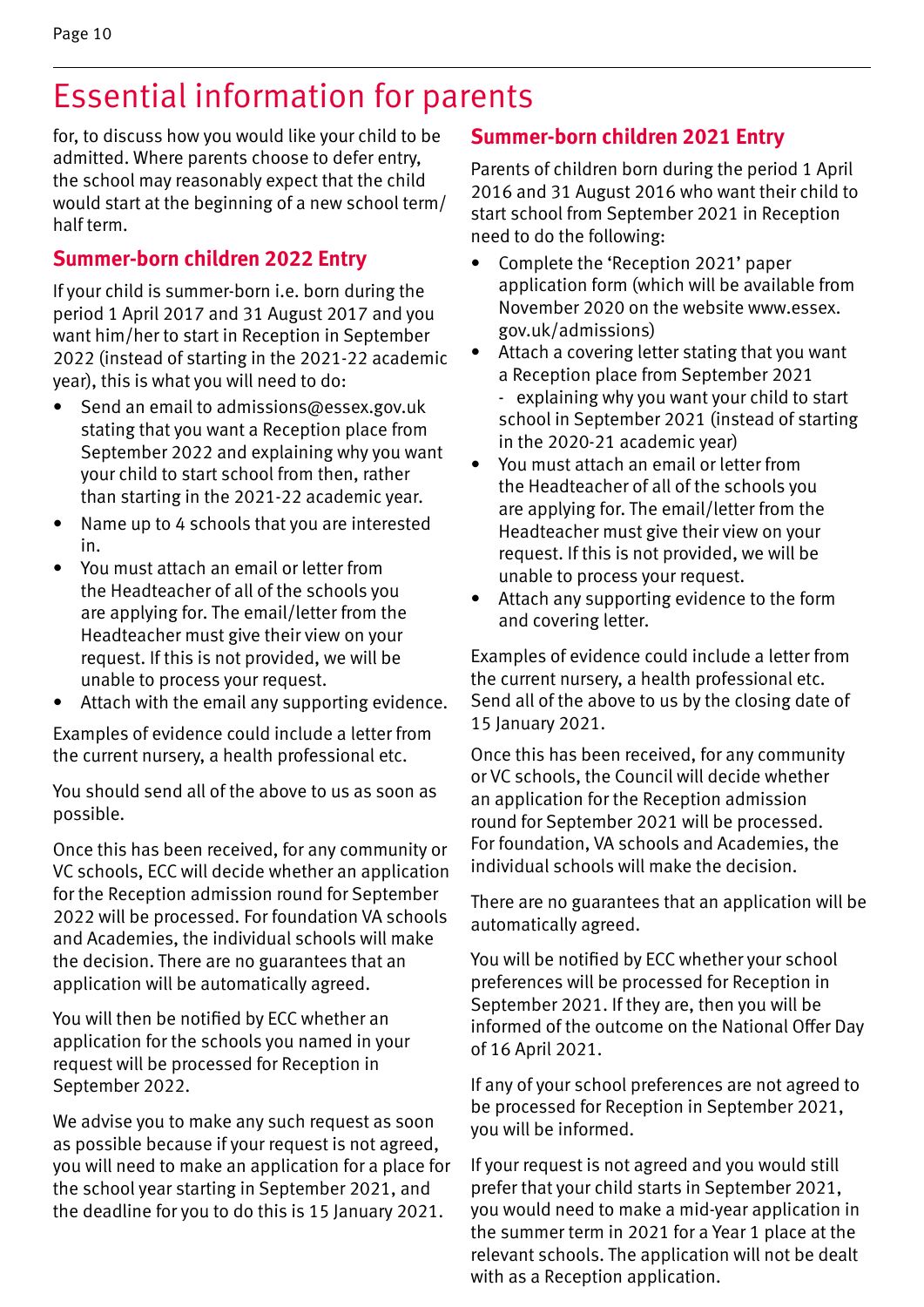#### **Nursery classes**

Attendance at a nursery attached to a school or a co-located children's centre, **does not guarantee admission to the school**. Parents of children who are attending such nursery provision **must apply** for a place at the school if they want their child to attend the reception class. The application will be considered against the published admission criteria for the school. There is no guarantee that a place will be offered.

The information in the Schools' Admission Policies Directories, about admission numbers and policies, only applies to children being admitted to reception classes and generally to admissions to other year groups in schools.

#### **Year 2 to Year 3 applications**

If your child currently attends an infant school and is in Year 2 then you will have to make an application to transfer to a junior school.

The essential information and deadlines in this booklet also apply to the Year 2-3 transfer process e.g. closing date. Please note that you can apply for up to four junior schools, but please note that there may not be four junior schools in your area.

Where parents of children in Year 2 of an infant school apply, in the normal admission round, for a place in Year 3 of a primary school (which does not admit an extra number of children in Year 3) that preference will be treated as a mid-year admission. A decision will not be made until after the summer half term break when there is likely to be a clearer indication of potential places at the school in September.

#### **No application for a school place is submitted**

**It is the responsibility of the parent or carer to ensure that the application is submitted to the council by 15 January 2021.** If you fail to submit an application you will not be offered a school place.

If you do not intend to apply because you will be sending your child to an independent (fee-paying) school, or other reason, please inform School Admissions.

#### **Priority admission areas**

Although schools no longer guarantee places to children living in their priority admission area, many include living in the priority admission area in their oversubscription criteria.

Confirmation of your priority admission area school is available by using our 'Catchment Area Finder' tool on our website **www.essex.gov.uk/ admissions**.

**Attendance at a priority admission area (catchment) school does not guarantee entitlement to free home to school transport (see pages 24-25), as the catchment school may not be the nearest school.**

#### **Types of schools**

All schools in Essex (except independent feepaying schools) are known as maintained schools or Academies. There are several types of school outlined below. The list of schools in the Schools' Admission Policy Directories show which type of school each one is. The differences relating to pupil admissions are:

- community schools the Local Authority  $(LA)$  is the admission authority<sup>4</sup> and sets the oversubscription criteria;
- voluntary controlled schools (VC) these schools often have a religious character, normally Church of England. The LA is the admission authority $4$  and sets the oversubscription criteria;
- foundation schools the school's governing body is the admission authority<sup>4</sup> and sets the oversubscription criteria;
- voluntary aided schools (VA) these schools have a religious character often Church of England, Roman Catholic or Jewish. The school's governing body is the admission authority 4 and sets the oversubscription criteria;
- academies these are independent schools in the maintained sector. The Academy's admission policy and arrangements must be consistent with admissions law and the School Admissions Code and the Academy Trust is the admission authority<sup>4</sup> and sets the oversubscription criteria;

<sup>4</sup>An admission authority is responsible for all aspects of pupil admissions and appeals.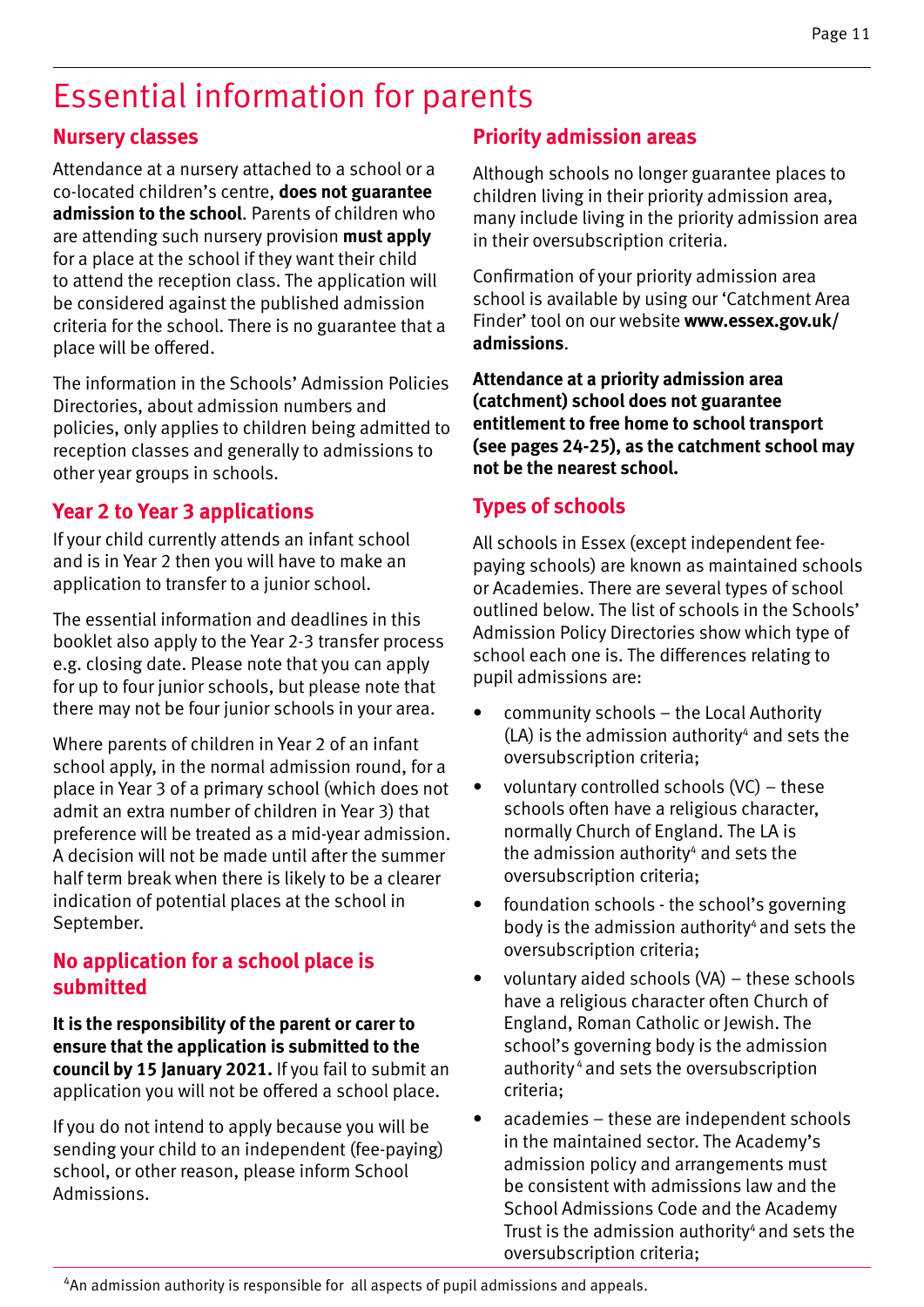• Free Schools – these are Academy schools set up in response to parental demand. The Academy Trust is the admission authority<sup>4</sup> and sets the oversubscription criteria.

#### **School preference order**

#### **You should put your school preferences in the order you really want them, but remember to take into account transport implications (see page 24).**

The ranked order of your preferences is confidential to the LA and will only be shared with schools in the event of appeals. In accordance with the statutory School Admissions Code, schools must not use admissions criteria that requires you to put them as first preference to gain a higher priority.

No Essex schools use such criteria. If your preferred schools are not in Essex you should check their admissions criteria carefully. Contact details for local authorities bordering Essex can be found on page 31.

It is important that, when selecting your preferences, you take into account how you will transport your child to school. Pages 24-25 explain the Council's Education Transport Policy.

The following websites may give you useful information about alternatives if your child will not qualify for home to school transport: **www.essex.gov.uk/publictransport** or **www.travelinesoutheast.org.uk**

#### **Using all your preferences**

**We strongly recommend that you use all of your 4 preferences.** 

**Applying for more than one school does not in any way reduce your chances of being offered your highest preference so please do aim to use all of your preferences.** Your local school must be one of your preferences in order for it to be considered; this will not be done automatically.

If none of your preferences can be offered, you will be allocated a place at the nearest Essex school to the home address with a place available, after all

the other on time applications have been dealt with. **This could mean your child being allocated a school several miles away from your home address which is why we advise you to use all 4 preferences.**

For Year 2 to Year 3 transfer into a junior school, please note that there may not be four junior schools in your area. Please read the 'Year 2 to Year 3 applications' section on page 11.

#### **Changing preferences**

You can change your preferences on your online application by logging into your account, amending your existing application and resubmitting it. **You must ensure you resubmit your amended application by the closing date or your changes will not be taken into account when you application is processed.**

If you applied on paper you will need to write to School Admissions before the closing date so your letter/email is received by 15 January 2021.

After the closing date a change request will not be accepted, unless this is for an address change<sup>5</sup>. Evidence of any address change must be supplied by the specified deadlines.

Any requests must be submitted to School Admissions in writing, whether you applied online or by paper. You can email to **admissions@essex.gov.uk.**

#### **Home address**

Applications will normally be processed on the basis of the home address for the child at the time of application and determination, unless, where there is a new home address, proof of an exchange of contracts or a copy of a signed tenancy agreement can be provided by 5 February 2021.

The home address is considered to be the address at which the child resides on a permanent basis or is 'ordinarily resident'. This is generally the address of the parent/carer. In some cases, children may be 'ordinarily resident' for the majority of the school week, including

<sup>4</sup>An admission authority is responsible for all aspects of pupil admissions and appeals.

<sup>5</sup> Any applications or change requests received after 5 February 2021 will be held and not considered until after the first round of offers on 16 April 2021.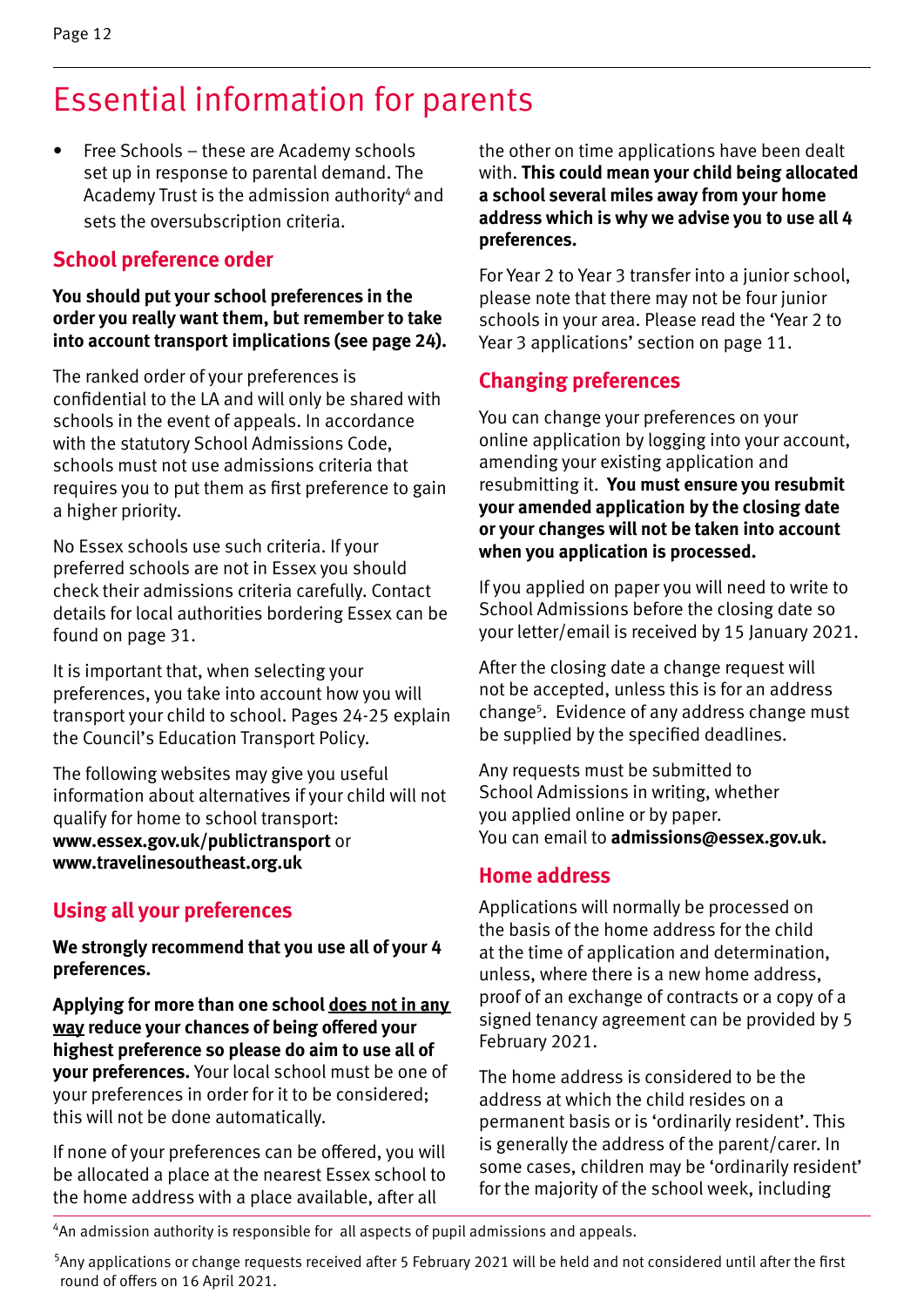overnight, with another relative or carer, such as a grandparent. This may also be the case where a child resides between two parents at different addresses following the breakdown of the parental relationship. Where this is the case, the application may be processed on the basis of that address (where the child resides for the majority of the school week) and **proof of address and residence arrangement will be required with the application**. The child must be living with the parent, relative or carer 24 hours per day, for the majority of the school week.

Arrangements where parents can leave and collect children from another relative or carer on a daily basis will be regarded as childcare arrangements, and the child will not be deemed to be 'ordinarily resident' with that person. In all cases we expect that the adult with whom the child is 'ordinarily resident' receives the child benefit for the child *(where eligible)*.

Some foundation, VA schools and Academies have different rules on home address. You should check each school's policy.

#### **Applications from members of the Armed Forces and Crown Servants**

Members of the Armed Forces and Crown Servants with automatic right of entry to the UK who are able to provide evidence of their relocation can apply for a school place ahead of a move. An application can be made as soon as confirmation of the relocation is available.

For Armed Forces applications we will use the unit posting address when considering the application, until such time as a confirmed home address can be provided. For Crown Servants an address can only be used if there is evidence of the address the child is returning to.

There is no guarantee that a place will be available at a preferred school; each application will be considered in accordance with the school's admissions criteria.

#### **Address checking**

The LA may ask a random sample of applicants to provide proof of their home address. This must be a copy of one of the following:

- UK driving licence;
- council tax notification;
- two utility bills dated within the last six months (gas, electricity, water or landline phone).

#### **Fraudulent/Misleading applications**

Regrettably, on occasion, some parents give false information about their home address to get a place at a particular school. **This is completely unacceptable** and can have the effect of denying a place to a child with a more genuine claim. The County Council expects that all applications are made in good faith giving the correct information.

Where there is reasonable doubt as to the validity of a home address, the LA reserves the right to take additional checking measures including, in some cases, unannounced home visits. If a school place is secured through false information regarding a home address, the LA, in consultation with the admission authority, has the right to withdraw the place and will exercise that right in relevant cases.

#### **Moving house/changing address details**

If you move address either within Essex or into Essex during the admissions process, you must notify School Admissions immediately by email or letter. You should provide proof of exchange of contracts if you have purchased your new home, or a copy of a signed tenancy agreement if you are renting. If there are changes to your plans you must let School Admissions know immediately or your child's offer of a place could be withdrawn. It is your responsibility to provide School Admissions with proof of address. Please do not assume that the Admissions Team have access to other records the Council may hold about you.

If you know you are moving to Essex before the closing date for applications but are not able to provide evidence by that date, you must apply for Essex schools via your home authority<sup>2</sup>.

**If you submit an online application and then you move house it is not sufficient only to change your address on your online application. You must inform School Admissions in writing by email or letter, and provide evidence of your move as described.**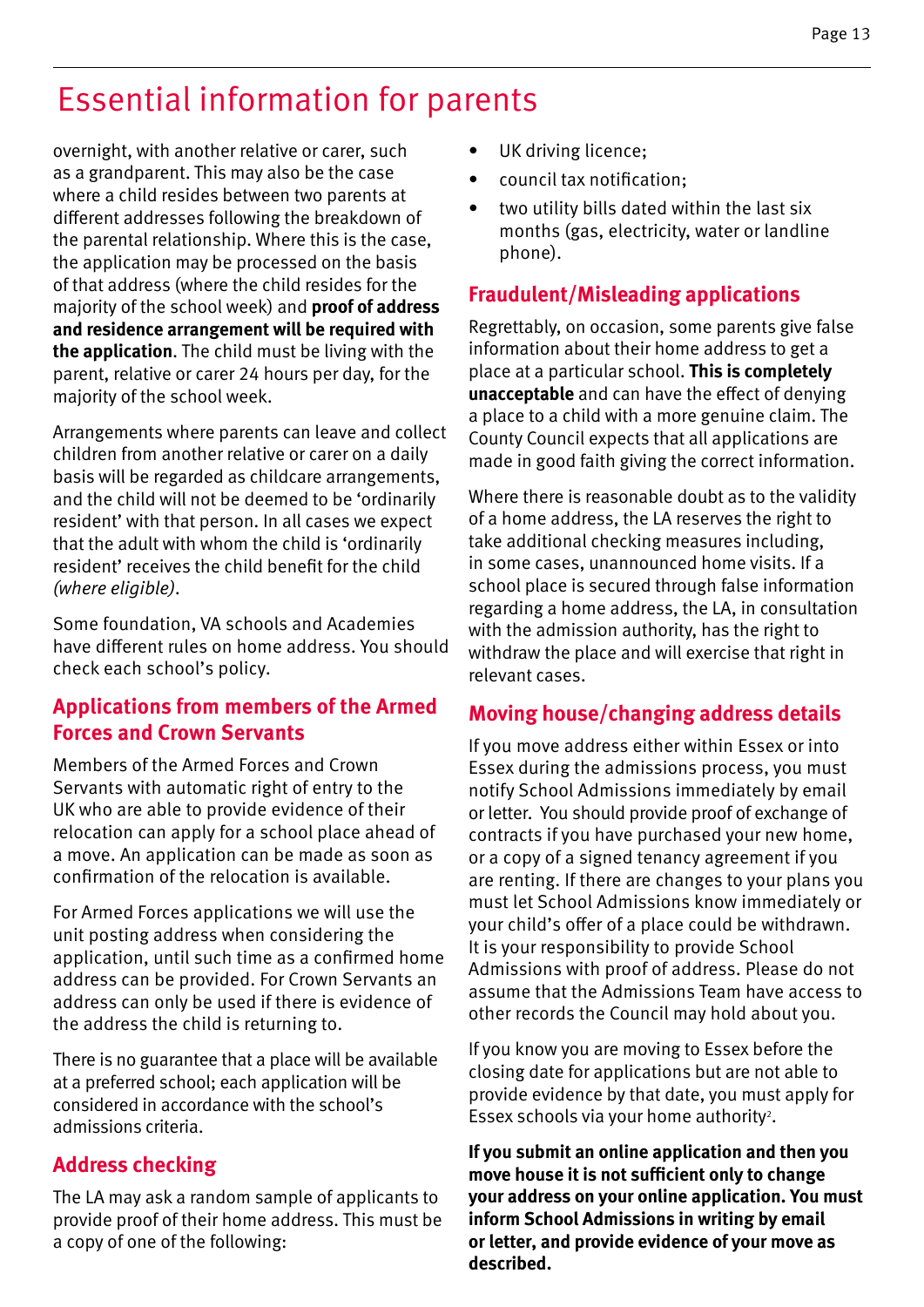If this evidence is received after 5 February 2021, your application will not be processed using your new address. If your child's details are placed on a waiting list where the position is influenced by home address, your new address will be used to determine the position. **Please note that if you are applying for a place at schools outside Essex there may be different dates after which a new address cannot be considered.** If you are in doubt please contact School Admissions.

If you own a property in Essex but are not living in it, but intend to take up residency at the Essex home before the start of the autumn term, your application will be processed using your Essex address once evidence has been received. Any offer of a school place will then be conditional upon receipt of evidence of you taking up residency at that property in Essex.

#### **Distance tie-breaker**

Most schools use distance to prioritise their applications, both within each individual criterion and as a final criterion. Straight line distance is commonly used; however, a small number of schools measure by the shortest walking route.

For admissions purposes the LA uses data provided by Ordnance Survey (OS) to measure straight line distances. The OS data plots the coordinates of each individual property (the home address) which are referred to as address points. The definition of the home address is as described on pages 12-13.

Straight line distance is measured from the address point of the home address to address point of the school. Distances are reported in miles to three decimal places. If a child's time is split equally between two residences, the address of the residence at which the child resides for the majority of the school week would be used to measure the distance between the child's school and home. In the unlikely event of two applicants with an identical distance competing for a single place at a community or VC School the place will be offered to one applicant on the basis of lots drawn by an officer of the County Council not involved in admissions, with the exception of twins, triplets etc. Foundation, VA Schools and Academies may have their own tie-break policy.

#### **Siblings**

For all community and VC schools, and for some foundation, VA schools and Academies (indicated by ‡ in the school's admission policy) the following definition applies:

A relevant sibling is a child who has a brother, sister, adopted brother or sister or stepbrother or stepsister living in the same family unit, in the same family household and address, who attends the preferred school in any year group **excluding the final year.** Biological and adopted siblings who attend the preferred school in any year group **excluding the final year** will also be treated as siblings, irrespective of place of residence. Children residing in the same household as part of an extended family, such as cousins, **will not**  be treated as siblings.

For mid-year applications the only variation to the definition above is the child should be attending, or has been offered a place at, the preferred school at the time of application and determination and with a reasonable expectation that the sibling will be attending at the time of admission. Biological siblings who attend the preferred school will be treated as siblings irrespective of their place of residence.

Foundation, VA schools and Academies may have different definitions of a sibling. Please contact the school to check.

#### **Will my child's brothers and sisters be able to go to the same school?**

You should check the priority given to siblings in each school's admissions criteria to assess the chances of this. **There is no automatic guarantee that siblings can go to the same school. Your chances will be reduced if you do not apply on time.**

Having a sibling already in receipt of transport does not guarantee that a future sibling will automatically qualify for transport to the same school. See the transport policy information on pages 24-25.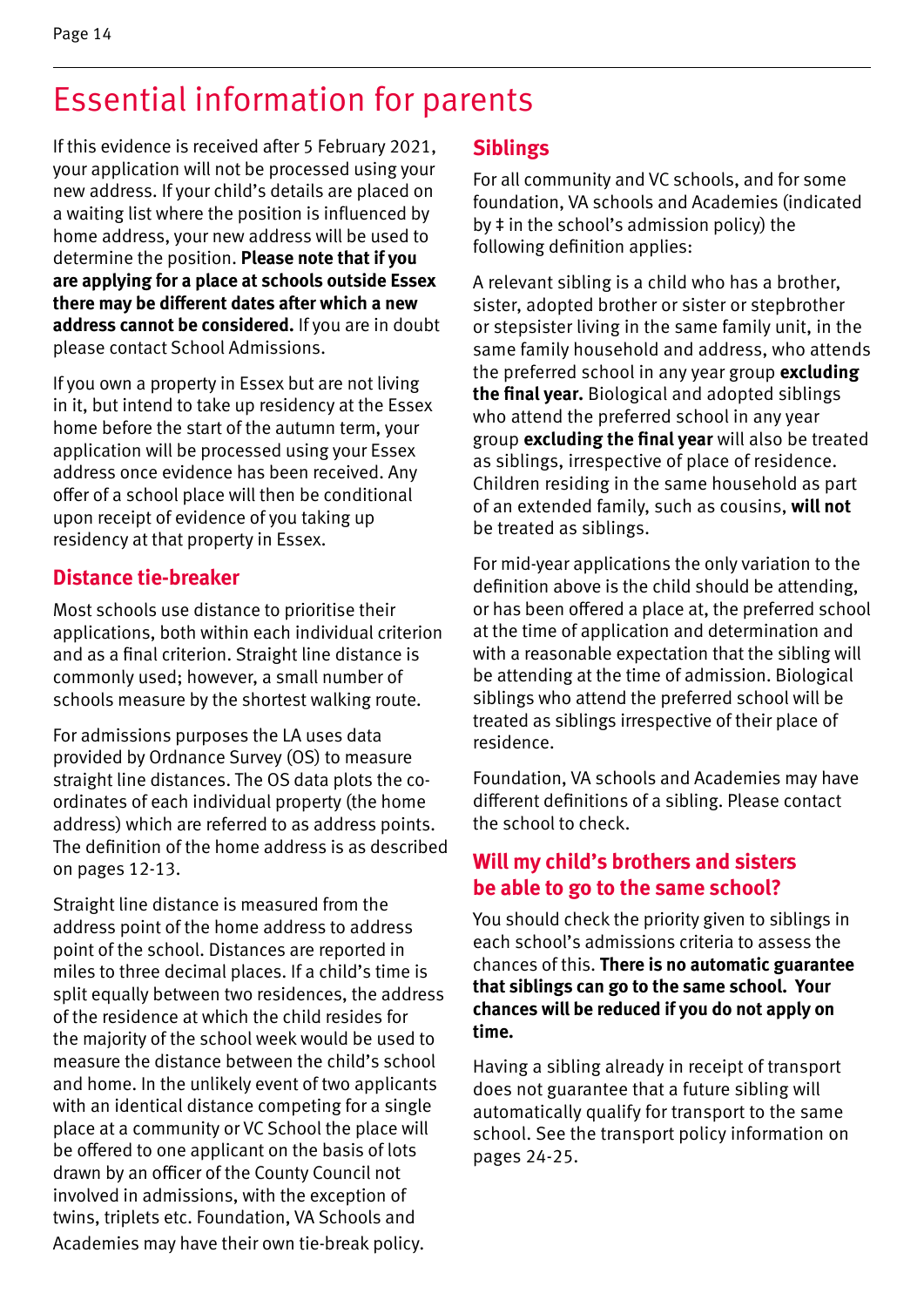#### **Twins, triplets etc.**

For community and VC schools in the normal admission round, if the last child to be offered a place is a twin and their sibling cannot be offered initially, the LA will ensure both twins are offered a place. In the case of triplets or other multiple births, if the majority of children can be offered a place initially, the LA will offer places to the remaining child(ren). For example if two triplets can be offered a place, the remaining child will also receive an offer of a place.

For mid-year applications, where a family moves into an area necessitating a change of school for their twins (or triplets etc.) and the majority can be offered a place then a place will be offered for the remaining child(ren). However, where the family does not move but wishes to transfer the children to another local school where there are insufficient address. places for all of them, then places would not normally be offered to all.

For foundation, VA schools and Academies the decision will be made by the governing body or Academy Trust.

#### **Children who are cared for by a local authority (Looked After Children)**

A 'looked after child' or a child who was previously looked after but immediately after being looked after ceased to be so because they were adopted or became subject to a child arrangements order or special guardianship order will be given first priority in the oversubscription criteria, ahead of all other applicants, in accordance with the School Admissions Code 2014. A looked after child is a child who is (a) in the care of a local authority in England, or (b) being provided with accommodation by a local authority in England in the exercise of their social services functions (as defined in Section 22(1) of the Children Act 1989).

#### **Medical circumstances**

Some schools may give priority based on medical circumstances. You should check the school's admission policy and send any supporting evidence to the school directly. If the school is in another local authority, check with the school where to send any evidence.

#### **Admission of children living overseas**

All children of compulsory school age (5 to 16 years) in the UK have a right of access to education. However, where the child is in the UK for a short period only, for example less than half a term, it may be reasonable to refuse admission to a school.

Children who hold full British Citizen passports (not British Dependent Territories or British Overseas passports), have a passport endorsed to show a right of abode in the UK or are European Economic Area nationals normally have unrestricted entry to the UK. An application for a school place will be accepted for such children even though they may not be resident in the UK at the time of application. The application may however be processed on the basis of the overseas

If an applicant meeting the above criteria owns a property in Essex but is not living in it, but intends to take up residency at the Essex home before the start of the relevant term, then evidence of this address must be provided for the application. Any offer of a school place will then be conditional upon receipt of evidence of taking up residency at that property in Essex.

Other children from overseas do not generally have automatic right of entry to the UK. An application for a school place will not therefore be accepted until they are resident in the UK.

#### **How decisions are made**

Each school has a Published Admission Number (PAN) which is the maximum number of children the school can admit each year. If there are more applications than the PAN then the school's oversubscription criteria will be applied. This is a set of rules against which applications are prioritised, for example by siblings or distance. The admission policy for each school is available to view on our website in the relevant Schools' Admission Policies Directory. It sets out a summary of the oversubscription criteria. The directory also includes information on the number of applications received and the last admission criterion reached last year for primary and infant schools. This information can help you assess the chances of your application being successful.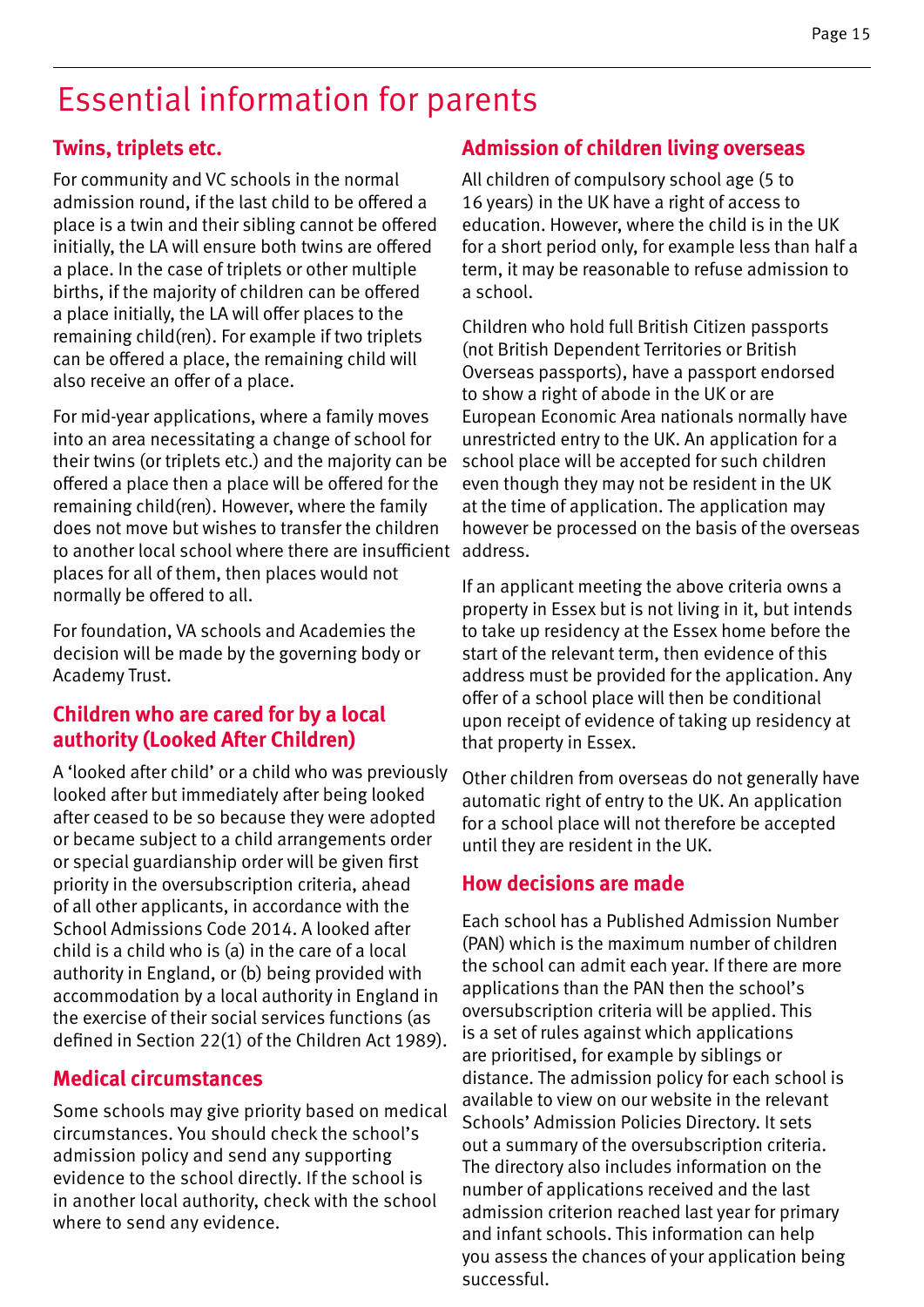#### **Withdrawal of an offer**

If a school place has been secured through false information or has been offered in error, the offer of the place may be withdrawn.

#### **Late applications**

Applications received after the closing date of 15 January 2021 will normally be treated as late. This means your application will be dealt with after all on time applications have been processed, unless there is evidence, or you provide evidence, to show that the application could not reasonably have been made on time. A new on time preference will not be accepted after the closing date unless the circumstances are deemed to be exceptional.

All late applications will be considered by LA officers to determine whether there are exceptional circumstances. Where that is deemed to be the case, the application will be treated as 'on time'6 .

#### **None of your preferences can be met**

If none of your preferences can be met and if you are an Essex resident, you will be offered a place at the nearest Essex school to your home address with a space available. Remember to use all your preferences. For September 2020 only 1.78% of Essex parents could not be offered any of their preferences whilst 95.72% were offered their first or second preference of primary school.

#### **Infant class size legislation**

The law requires all primary and infant schools to ensure that there are no more than 30 pupils in an infant class with one school teacher. This requirement has led to schools removing their guarantee of a place for priority admission area children. This legislation restricts the circumstances under which appeal panels can uphold an appeal for an infant place.

#### **If your child is not offered a place**

If your child is refused a place at a preferred school that is ranked higher than the offer you have received, your child's details will be held on a waiting list. You will also be given the right to appeal to an independent appeal panel for any school you applied for where your child has not been offered a place.

Legislation has restricted the power of appeal panels where the refusal of a place has been based on the infant class size limit of 30 pupils. Please see page 19 for more information.

When the refusal of the place is not based on the infant class size limit, you must give your reasons why as to you want your child to attend that school.

Independent appeal panels can grant a place at a school even when the admission authority has demonstrated that the process has been carried out properly, and all the available places have been filled.

Independent appeal panels have to weigh the disruption and difficulty to the school and the quality of education it delivers, (referred to as 'prejudice') as a result of having an additional pupil, against the prejudice to the child if they did not attend that school.

Some parents express concern that their appeal has been 'a waste of time'. An appeal is never a waste of time but you should carefully consider your reasons for your child attending the school, particularly where the infant class size limit of 30 pupils is concerned.

From figures available at the time of preparing this booklet, for Reception admissions in the academic year 2020/2021, there have been 64 appeals heard for Reception in community and voluntary controlled schools where the infant class size limit was involved. Of these, only 7.8% were successful. There were 9 further appeals not involving the infant class size limit of which 1 was successful.

This information is intended to help parents to decide whether it is worthwhile pursuing

an appeal in the event that their application is unsuccessful.

<sup>6</sup>Even if there are reasons why you could not apply on time, it will be not possible to treat any application received after 5 February 2021 as on time. In addition, any applications, preferences or change requests received after 5 February 2021 will be held and not considered until after the first round of offers on 16 April 2021.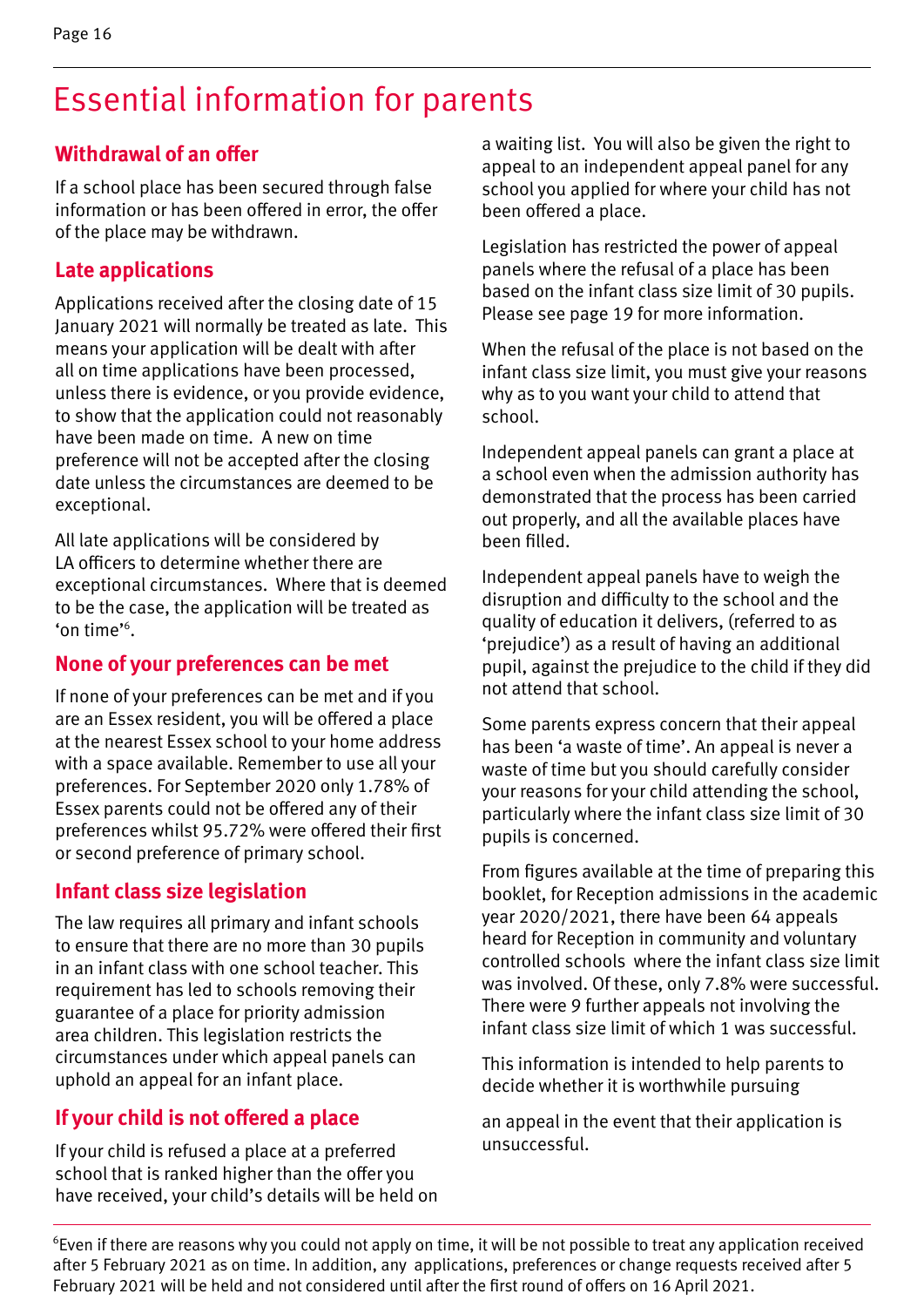#### **Non-Essex schools**

If you have been offered a place at a non-Essex school, you need to check with the relevant LA whether you need to formally accept that place with them or the school. Some LAs may withdraw an offer of a school place if they are able to offer your child a place at a higher ranked school within that LA from a waiting list.

It is your responsibility as the parent or carer to find out about any acceptance procedure or waiting list process for schools in other LAs. This includes what happens if an offer is made from a waiting list.

#### **Waiting lists**

After 16 April 2021, all unsuccessful applications that are ranked higher than the school offered will be held on a waiting list, according to the admissions criteria for the school. This applies to both on time and late applications.

School Admissions will hold waiting lists for all Essex oversubscribed schools until the end of August 2021. Applicants will be ranked in priority order, according to the school's admission criteria. After this date Essex LA will continue to maintain the waiting lists for oversubscribed community and VC schools until the end of the autumn term 2021. Oversubscribed foundation, VA schools and Academies are required to maintain their own waiting lists, as a minimum, until the end of the autumn term.

Waiting list positions can change, for example, as a result of an offer of a place being made or as new applications for the school are received. It is possible, therefore, that a child's position on a waiting list could move down as well as up as each added child will require the list to be ranked again in line with the oversubscription criteria.

If you are in any doubt, please check with the relevant admission authority.

#### **I've decided I would prefer a lower preference school than the one I have been offered**

If, having received your offer, you decide you would rather your child attends one of your lower Essex preference schools please put this request in writing to School Admissions. Your application to that school will be then reactivated and, if there are no places available, added to the appropriate place on the waiting list. If you want your child's details added to a non-Essex school's waiting list, you need to put this in writing to School Admissions. It should be noted that different waiting list systems may apply, and it is your responsibility as the parent or carer to find out how waiting lists for schools in other LA areas are operated. This includes what happens if an offer is made from a non-Essex waiting list.

#### **Continued interest in a school after the end of the autumn term**

Waiting lists are not automatically maintained after the end of the autumn term for community and VC schools. This means that if you have been refused in the normal admissions round but still want a place, you will have to contact us to put your child's name on a continued interest list. For reception applicants the registration form is available from November. It should be completed and returned before the end of December to ensure your child is on the list from January.

If a place becomes available, those on the list will be ranked along with any other applications that have been received for a place at the school.

When there are more live applications, on the same day, than the number of places available, the school's admission criteria will be used to determine any offers that can be made.

This situation may be different if you are applying for a place at a foundation, VA school or an Academy. You will need to contact the school to see how they handle your application and continued interest in a place.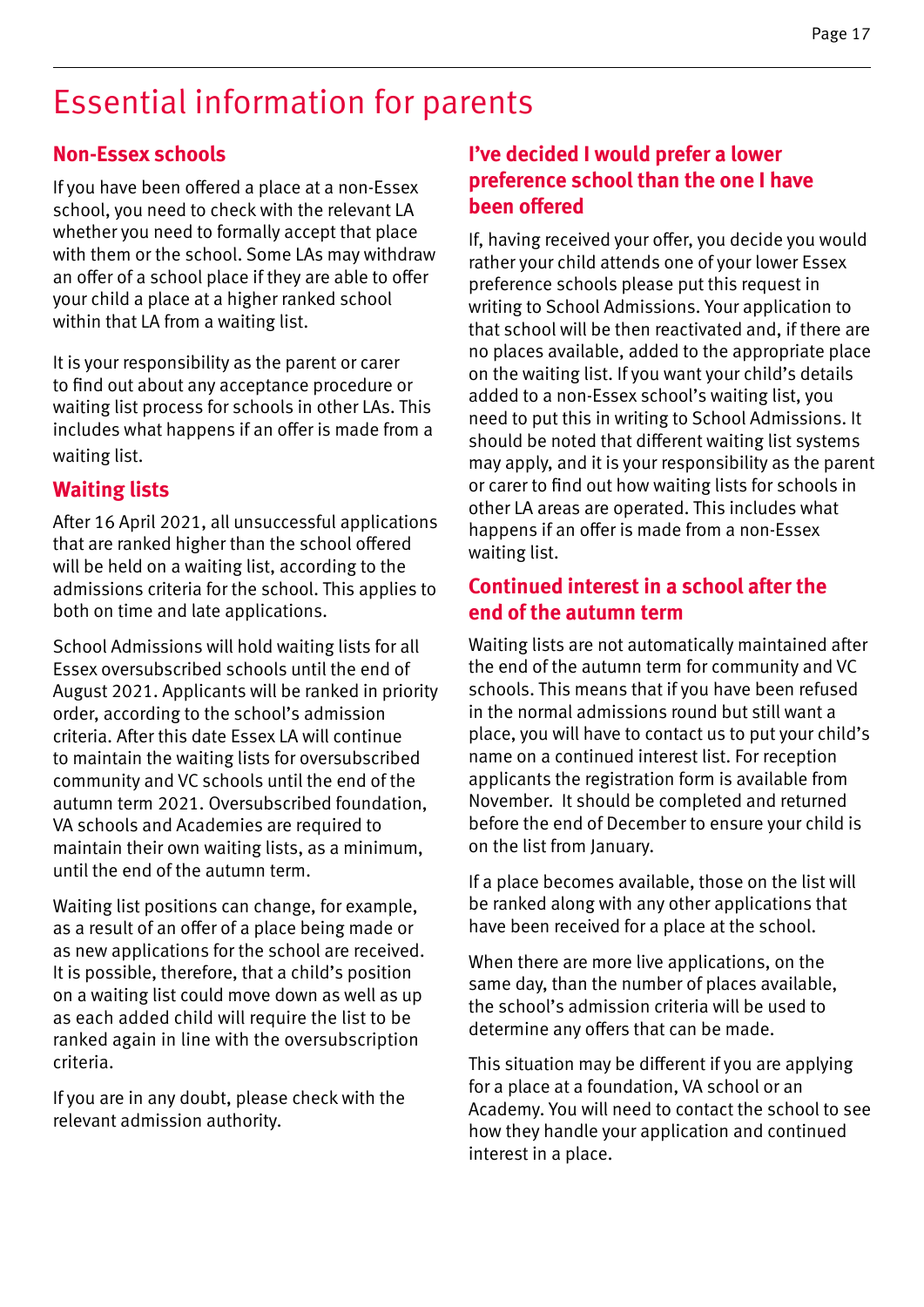#### **I want to change primary schools (mid-year)**

If you wish your child to transfer from one primary school to another you will need to make an application in writing. You can complete an online form **www.essex.gov.uk/admissions** or request a paper form to be sent to you. If you want to apply for a school outside Essex please contact the LA directly to discuss how to apply.

The opportunity to transfer depends on places being available at the preferred school. If a place can be offered, it is usually made available at the start of the following term. If no places are available your application will be refused and you will be given the right of appeal. Applications for transfer will not ordinarily be determined until the half term prior to the requested admission date.

Changing schools is a serious step to take.

**Before applying please discuss the reasons for your request with your child's current Headteacher. You should not remove your child from their current school before securing a place at another school.**

A school may admit a child over the admission number and outside the admission criteria midyear where they have been excluded from another school or are being placed as a move supported by all agencies.

If, having applied for a place, your child is still left with no school place at all please contact School Admissions for more advice.

The LA has a 'Fair Access' officer who can offer advice and assistance where no schools in the area have vacancies.

#### **Fair Access Protocol**

The LA has a Fair Access Protocol to ensure that schools and the LA work together to ensure that access to education is secured swiftly for children that have no school place.

The aim of the protocol is to encourage close co-operation between schools, when allocating places for pupils who are ' hard to place' (for example children with challenging behaviour) that balances the needs of parents, children and schools.

In addition, under the protocol the LA can, in exceptional cases, approach schools and ask them to admit children over their admission number where, for example, a child has moved into an area and there are no schools within a reasonable distance of the child's home with a place available.

Children considered for admission under the Fair Access Protocol will take precedence over children on a waiting list who are attending another school.

If, having applied for a place, your child is still left with no school place at all please contact School Admissions for more advice.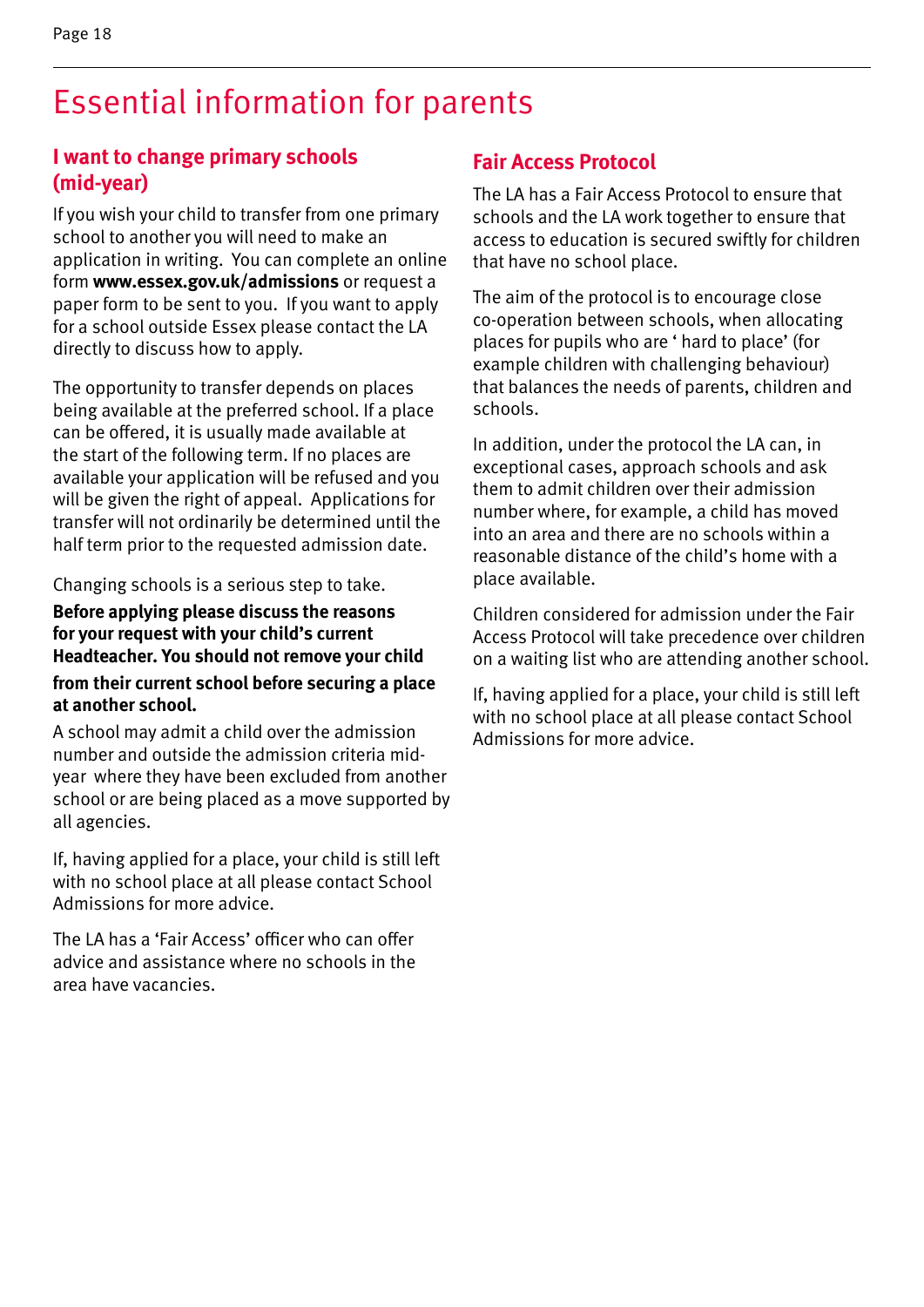### Appeals against admission decisions

#### **Making an appeal**

If your child has not been offered a place at your preferred school(s) you have the statutory right to appeal to an independent appeal panel against the decision not to admit your child. Appeals should be lodged within 20 school days of being refused a place. More information is available on the website **www.essex.gov.uk/admissions**.

#### **Infant class appeals (Key Stage 1 appeals)**

Legislation has been introduced to enable schools to meet the requirement that there will be no more than 30 pupils in an infant class with one school teacher7 . This legislation restricts appeals panels to only allow successful appeals on one of three grounds where admission would exceed the class size limit, either:

- it finds that the admission of additional children would not breach the infant class size limit; or
- it finds that the admission arrangements did not comply with admissions law or were not correctly and impartially applied and the child would have been offered a place if the arrangements had complied or had been correctly or impartially applied; or
- it decides that the decision to refuse admission was not one which a reasonable admission authority would have made in the circumstances of the case.

#### **This means that an appeal for a place in the Reception year, Year one or Year two, has limited grounds for success where the admission authority's grounds for refusal is based on infant class sizes of 30.**

It is advisable that you consider carefully whether to submit an appeal in such a case to avoid unnecessary disappointment.

#### **After you have made your appeal**

You will be advised in advance of the date of your meeting, called a 'hearing'. Wherever possible the appeal hearings will take place in the area local to the school for which you are appealing.

You are encouraged to attend your hearing in person. If you do not attend, and do not inform the clerk, the panel may consider your appeal in your absence. You should remember that if your appeal is heard in your absence, the panel will be unable to ask further questions about any details of your case, which they may wish to clarify, before reaching a decision. If you wish, you may bring a friend, relative or representative. Before the hearing you will be sent a written summary of the admission authority's case for not being able to offer your child a place at the preferred school.

#### **At your hearing**

There will usually be three panel members who will be introduced to you. A clerk will also be present to record the panel's decisions and advise on the law and procedure. A representative of the admission authority (the school or the LA depending on the type of school) will present the case for not meeting your preference.

The panel will have copies of your appeal (plus any letters or additional information you may have sent in support of the appeal) together with information on why your preference has not been met. If you attend, the hearing will usually follow this pattern:

- the case for not meeting your preference will be presented;
- you, or your representative, may ask questions;
- you, or your representative, will present your case;
- vou may be asked questions:
- the reasons for not meeting your preference will be summarised;
- you, or your representative, will be given the opportunity to summarise your case.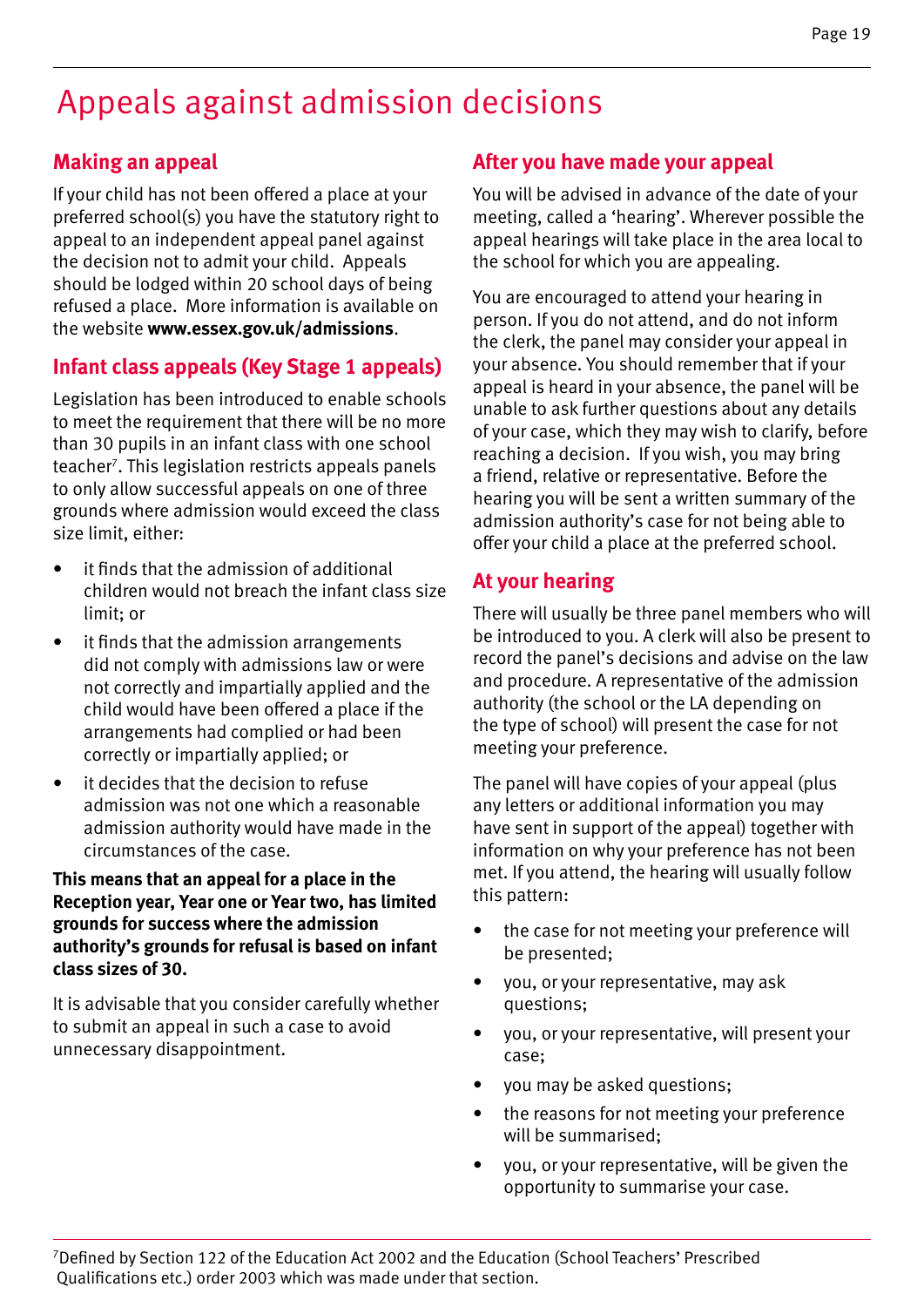### Appeals against admission decisions

#### **Grouped appeal hearings**

When there are a large number of appeals for one school they may be heard using the 'grouped appeal' system. There are normally two stages to this process.

At the first stage, the admission authority will present its case to all parents (and any representatives) at the same time, in the form of an evening presentation. For a small number of appeals, the presentation will take place on the morning of the appeal. When there is an evening presentation, notes of the meeting will be sent to all appellants before the second stage.

At the second stage, the appeals of the individual parents will be held in private, as described earlier, and no decisions will be made until all appeals, received on time, for the school have been heard.

#### **The decision**

In non-infant class size cases, the panel will, firstly, decide whether the school or LA has demonstrated why it cannot admit any more children. If the panel is satisfied that the admission authority has proven this, it will go on to consider all the points you have made. The second part of the hearing is based on balancing the need of the individual child against the effect on the school of admitting another child. The clerk will write to you, usually within five working days of the hearing, although this may not be possible where there are multiple appeals for one school, telling you of the appeal panel decision and the reasons for it. The decision is binding on both parties.

For infant class size cases, the appeal panel can only uphold the appeal on the grounds shown on page 19. The clerk to the panel will write to you, usually within seven days of the hearing, telling you of the appeal panel's decision and the reasons for it. The decision is binding on both parties.

Essex LA's policy, which applies to community and VC schools, where a parent's appeal is not successful, is that we will not consider another application for the same school in the same academic year unless there have been significant and material changes in the circumstances of the parent, child or school, which could warrant a new application. These changes have to relate to the new application and not be connected with the result of the first application.

The Local Government Ombudsman can investigate complaints of maladministration. For Academies, the Education Funding Agency can investigate such complaints.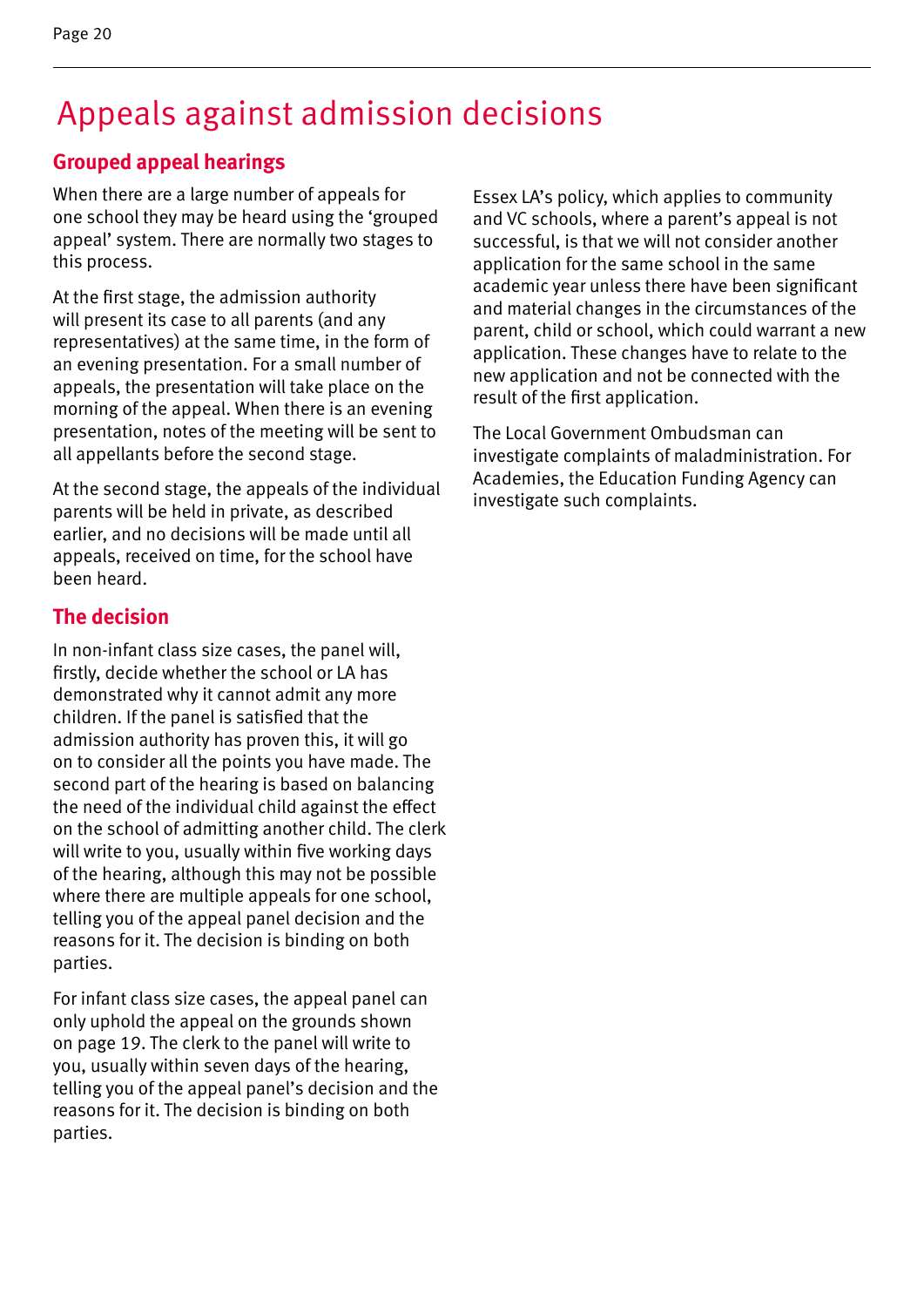## Special educational needs and Essex special schools

Essex County Council has additional responsibilities for children assessed as having special educational needs. An assessment of these needs may lead to an Education, Health and Care Plan (EHCP) being issued. Most children with an EHCP are educated at their local mainstream school, with additional support if appropriate. Some children who have an EHCP and have significant special educational needs attend a special school or a mainstream school with additional special provision. For further details about the statutory assessment procedures or special education in Essex please refer to the Local Offer website **www.essexlocaloffer.org.uk**

The list on page 23 gives details of the special schools in Essex and an indication of the type of difficulty catered for by each school.

A child is only placed in a special school if they are the subject of an EHCP and the school is named in that document. For most children a mainstream school will be able to meet their needs.

Children with an EHCP that name a school are **required** to be admitted to that school.

If your child has, or is currently being assessed for an EHCP, you will have discussed the most suitable school and the range of options available with the SEND Operations Team.

If you think your child may have special educational needs you should first speak to the Special Educational Needs Coordinator of your child's present school.

Most special schools take pupils from a wide area of the county.

Please note:

**If your child already has an EHCP** they will be allocated a primary school place by the SEND Operations Team as part of the process for a child with an EHCP starting at a primary school. Whilst you will have the opportunity to express preferences for your preferred school(s) you should do this as part of the discussions before the proposed EHCP is issued. **You should not return the Common Application Form in this booklet or make an application using the online facility.**

If an application is received for a child with an EHCP a place will not be allocated as part of the coordinated admissions process detailed on page 6.

#### **SEN Local Offer**

Our Local Offer provides information for children and young people with special educational needs and disability (SEND) and their parents or carers in a single place.

The Local Offer is published as part of the SEND reforms under the Children and Families Act 2014 and will be developed over time, with partners involved reviewing it.

The Local Offer is for:

- Children and young people with special educational needs and/or disabilities (SEND)
- Children and young people from birth to 25 years
- Their parents and carers
- Practitioners and professionals

The Local offer will:

- Make it easier to find out what you need to know
- Help you to be less dependent on other people or word of mouth
- Help you find the nearest and most suitable services
- Help you to ask the rights questions
- Help you to provide feedback about what is needed, raise concerns or make a complaint.

More information is available on the website **www.essexlocaloffer.org.uk**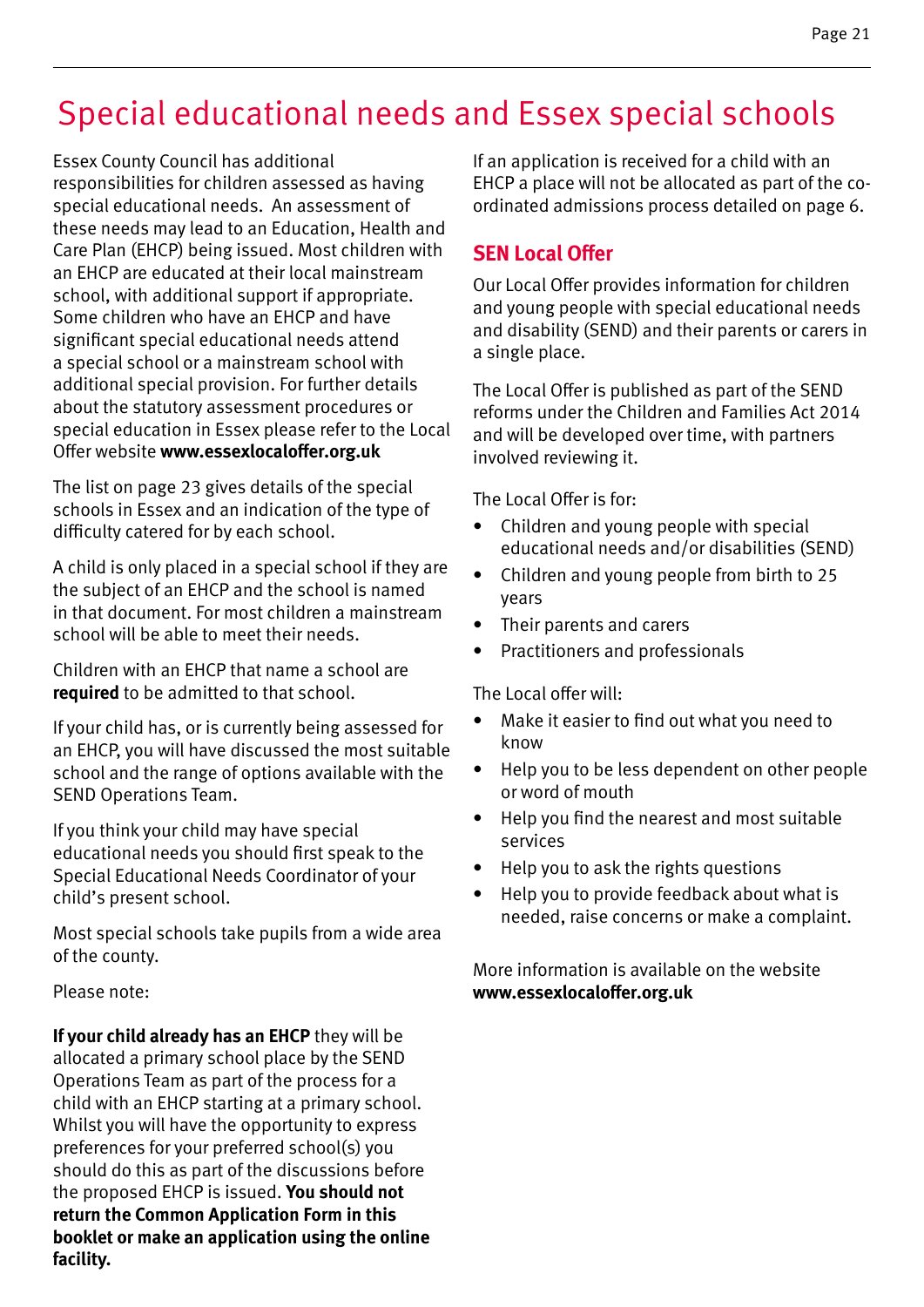# Special educational needs and Essex special schools

#### **SEN transport arrangements**

Arrangements for free home to school transport can be found online at **www.essex.gov.uk/schooltransport**

In line with statutory duty Essex provides free home to school transport to the nearest appropriate school if the pupil resides:

- 2 miles or more from the school for pupils up to the age of 8 (end of Year 3);
- 3 or more miles from the school and is over the age of 8 (Year 4 and above).

If a child lives under the statutory distance criteria, transport cannot be provided unless there is clear evidence that the child's special educational needs are such that the parent/carer cannot get him/her to school.

The provision of an escort on the vehicle is not automatic and is based on the child's individual needs at the time of assessment.

Where a school is or can be named in a child's EHCP as it is the nearest appropriate school but as a result of parental preference they choose an alternative school further away, transport will not be provided to the alternative school. Parents will be required to make their own arrangements to get their child to and from school in this instance.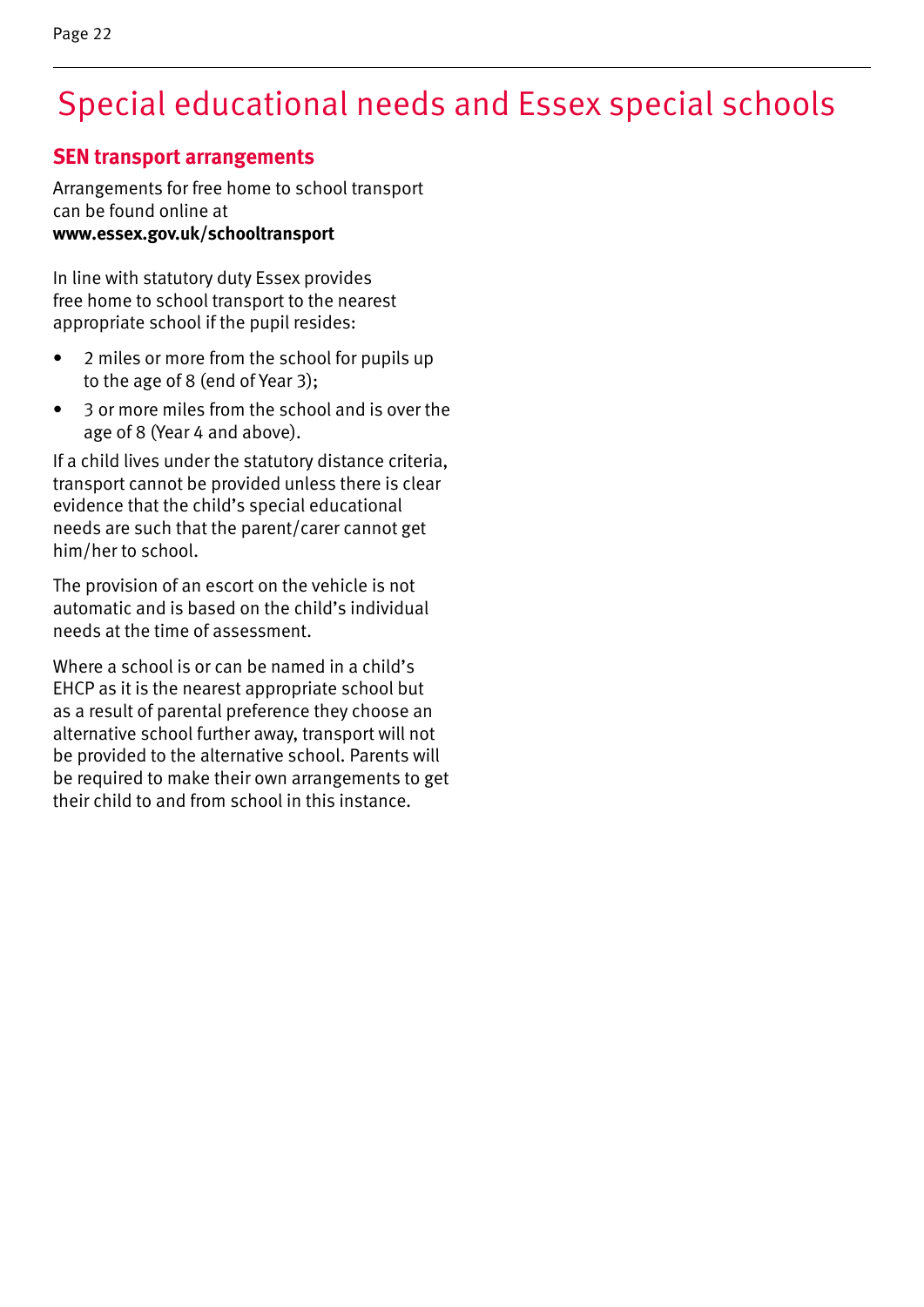# Special schools in Essex

#### **For pupils with Severe Learning Difficulties**

| <b>School</b>                  | <b>Serving Area</b>     | Age      |
|--------------------------------|-------------------------|----------|
| The Pioneer                    | <b>Basildon</b>         | $3 - 19$ |
| The Edith Borthwick School     | <b>Braintree</b>        | $3 - 19$ |
| Glenwood School                | Castle Point / Rochford | $3 - 19$ |
| Columbus School                | Chelmsford              | $3 - 19$ |
| Lexden Springs School          | Colchester              | $3 - 19$ |
| Oak View School                | <b>Epping Forest</b>    | $3 - 19$ |
| Harlow Fields School & College | Harlow / Uttlesford     | $3 - 19$ |
| Shorefields School             | <b>Tendring</b>         | $3 - 19$ |

#### **For pupils with Moderate Learning Difficulties**

| <b>School</b>                                | <b>Serving Area</b>     | Age      |
|----------------------------------------------|-------------------------|----------|
| Castledon School                             | <b>Basildon</b>         | $5 - 19$ |
| Thriftwood School & College                  | Braintree / Chelmsford  | $7 - 19$ |
| The Endeavour Co-operative Academy Brentwood |                         | $5 - 16$ |
| Cedar Hall School                            | Castle Point / Rochford | $4 - 16$ |
| Kingswode Hoe School                         | Colchester              | $5 - 16$ |
| Market Field School                          | Colchester              | $4 - 19$ |

#### **For pupils with Physical and neurological impairments**

| <b>School</b>    | <b>Serving Area</b> | Age      |
|------------------|---------------------|----------|
| Southview School | All                 | $3 - 19$ |

#### **For pupils with Social, Emotional and Mental Health Difficulties**

| <b>School</b>            | <b>Serving Area</b> | Age       |
|--------------------------|---------------------|-----------|
| <b>Wells Park School</b> | All                 | $5 - 11$  |
| Langham Oaks School      | All                 | $10 - 16$ |
| Ramsden Hall Academy     | All                 | $10 - 16$ |

#### **For pupils with Speech, Language and Communication Difficulties**

| <b>School</b>             | <b>Serving Area</b> | Age      |
|---------------------------|---------------------|----------|
| <b>Grove House School</b> | All                 | $8 - 19$ |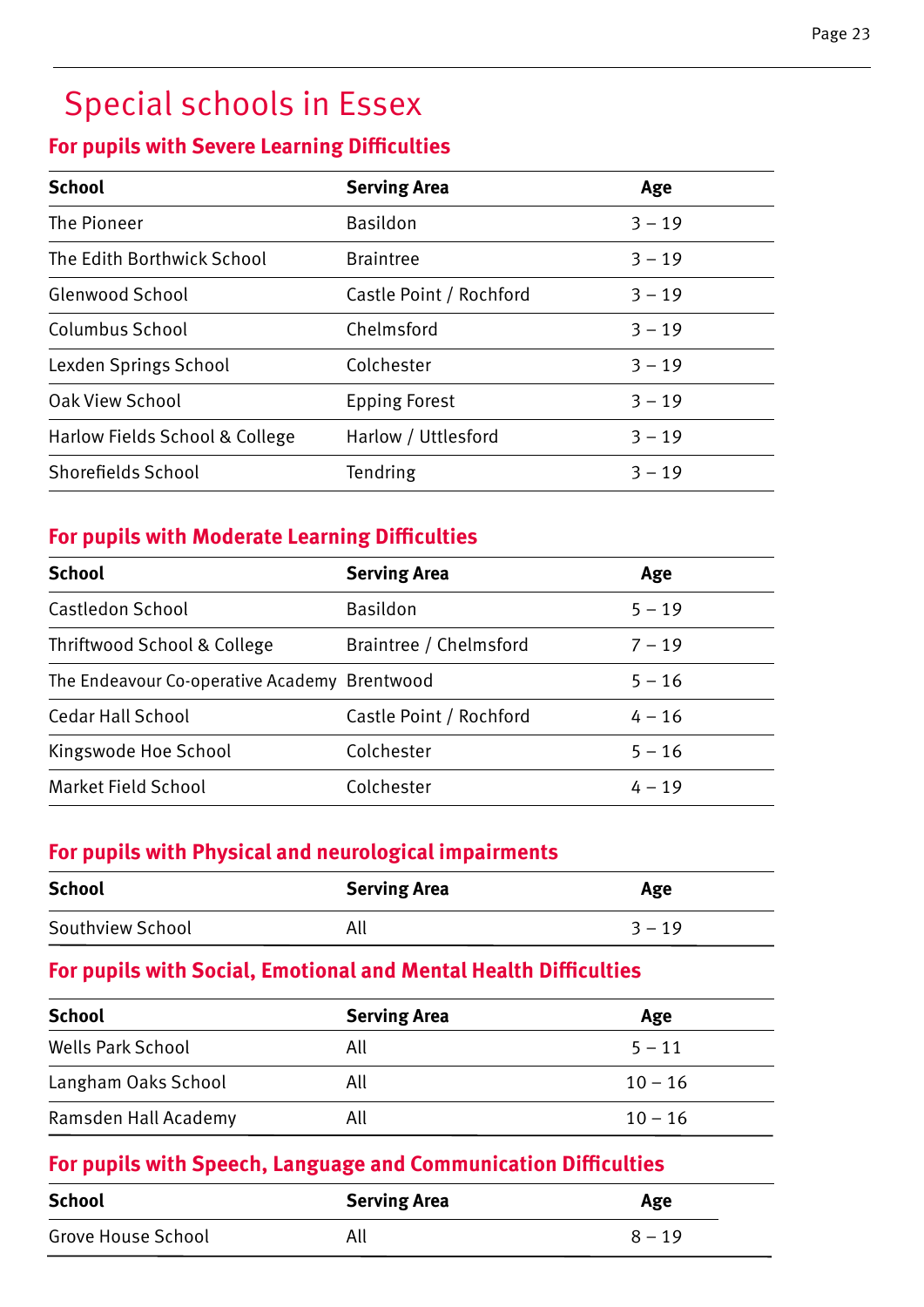### Home to school transport If I am offered a school place for my child will I qualify for free transport?

#### **Mainstream primary schools**

**You should consider carefully how your child will get to and from the school(s) you apply for before you make your application for a school place.** Children will only be entitled to free home to school transport if there is an entitlement under the County Council's Education Transport Policy. If a sibling or other local child is already in receipt of transport to a school, this does not guarantee that a new child will automatically qualify for transport to the same school. The policy criteria must be met in all cases. Where there is no entitlement to transport from the Council, parents are fully responsible for all financial costs and transport arrangements for their child.

The full Education Transport Policy is published on our website **www.essex.gov.uk/schooltransport** it is vital that you read all of the information.

**Please note that entitlement to school transport will not be assessed on the basis of priority admission ('catchment') areas, or historically 'designated' areas or schools. Applications are assessed against the following criteria.**

Essex County Council (ECC), in accordance with its statutory duty, will provide free home to school transport for children of primary school age to the **nearest available school\*** to their home address who meet the 'qualifying distance' criteria which are:

— 2 miles or more for children below the age of eight (until the end of year 3)

— 3 miles or more for children aged eight and above (years 4-6)

It is important to note that the 'catchment' school for an address may not be the nearest school. ECC will measure using the shortest road route to calculate distances to establish which is the nearest school to a child's home address. Thereafter, the shortest available walking route is measured to calculate the distance to the nearest

school, to determine if the qualifying distance is met for entitlement to transport.

ECC uses a Geographical Information System (GIS) to measure and calculate home to school distances. The measurements produced by the Council's GIS are the definitive distance calculations that the Council will use to determine transport eligibility.

For children in year groups 4–6 from low income families, the distance remains at 2 miles. Evidence of benefit is required to be submitted annually. Children from low income groups are defined as those who are entitled to free school meals due to their income, or those families whose annual taxable household income is less than £16,190 as defined in their current child tax credit form.

Transport entitlement is also extended to those children from low income families, as defined above, who are attending their designated faith school which is 2 miles or more by the shortest available walking route.

#### **#Transport will not be provided to a school if:**

- **There is any nearer school to the home for which a parent did not apply on the original admission application**
- **There is any nearer available school which was listed as a lower preference on the original admission application**
- **• The parent has rejected an offer of a place at any nearer school**

#### **What is the nearest school for transport purposes?**

Any parent who wants to find out which school the Council considers to be their nearest school for transport purposes should send an email to:

#### **educationawards@essex.gov.uk**

The email should state the child's name and address, asking what the Council considers to be the nearest primary school for transport purposes to that address.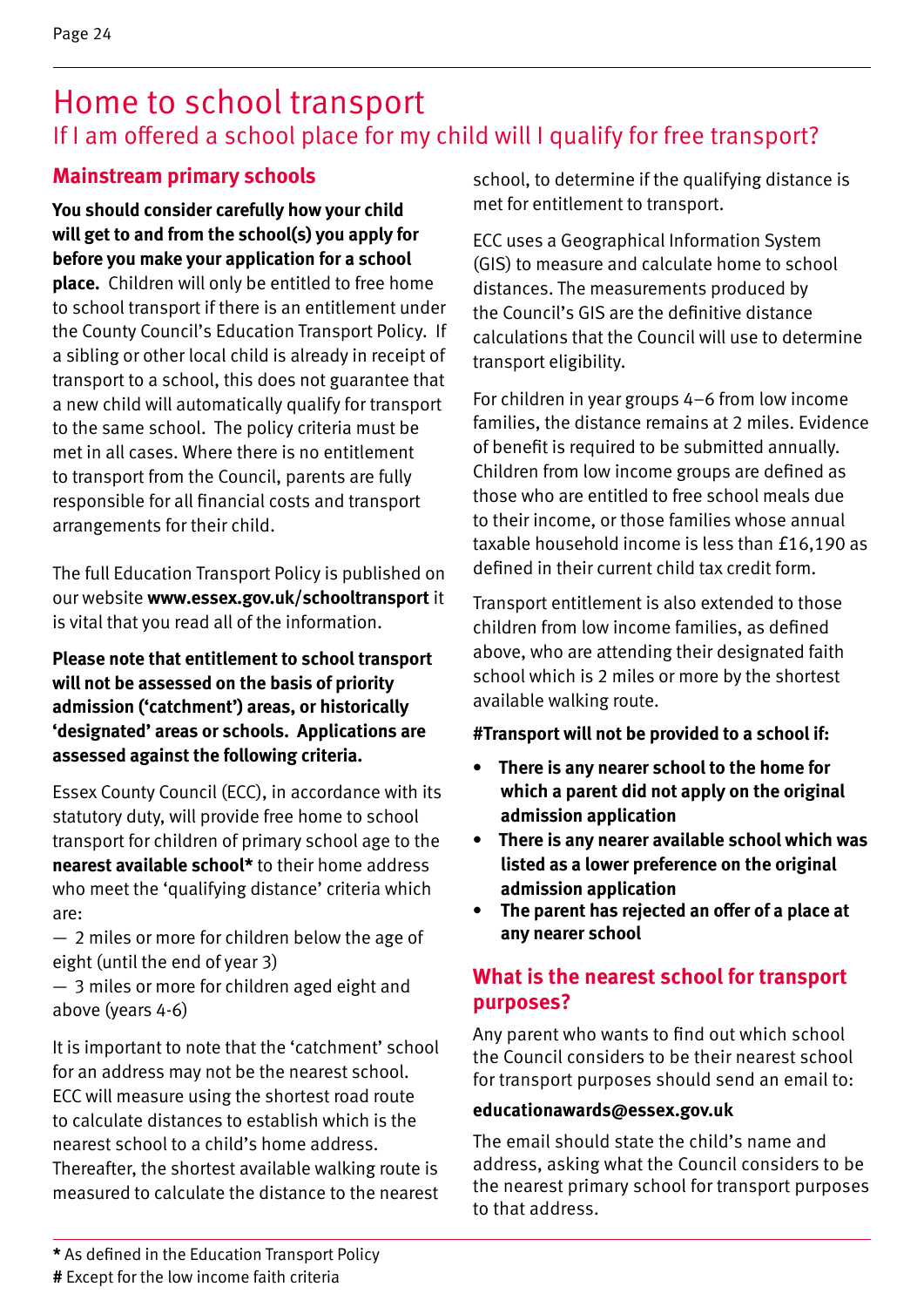### Home to school transport

#### **Faith Schools**

Transport entitlement is extended to those children from low income families, as defined above, who are attending their designated faith school which is 2 miles or more by the shortest available walking route. To evidence that the child is attending a school based on religion or belief, their baptism certificate or a written statement supporting the reasons for selecting a faith school must be provided.

For Roman Catholic (RC) schools, the 'designated faith school' for this purpose is the school which the RC Diocese and the County Council have agreed as the RC school for the area of the home address. In the case of other faiths, transport will only be provided to the nearest school of that faith, if the relevant income and distance criteria are met.

A faith school is considered to be a voluntary aided school or faith academy which, in its admission arrangements, gives priority for admission to children of the faith. Voluntary controlled schools are not considered to be 'faith schools' for the purposes of transport.

#### **Points to remember**

- **• An offer of a school place does not guarantee free school transport if you live over two or three miles away from the school you have been offered, even if it is the priority admission (catchment) area school.**
- **•** Before you apply for a school place and for home to school transport you should read the information made available to you in this booklet and the full Education Transport Policy on the website  **www.essex.gov.uk/schooltransport**
- If your child does not qualify for free school transport you may be able to purchase a bus pass or seat on a vehicle operating to the school. You would need to contact the relevant transport operator about this.

It is important that, when selecting your preferences for school admission, you take into account how you will transport your child to school where the above policies do not apply. The following website may give you useful information about alternatives: **www.essex.gov.uk/publictransport**

#### **Sustainable modes of travel**

The Council takes a number of steps to enable accessibility to places of employment and education, including other neighbourhood services such as retail and leisure; with the associated health and social benefits for communities. The Council has a strategy for these issues. For more information about sustainable modes of travel, please visit **www.essex.gov.uk**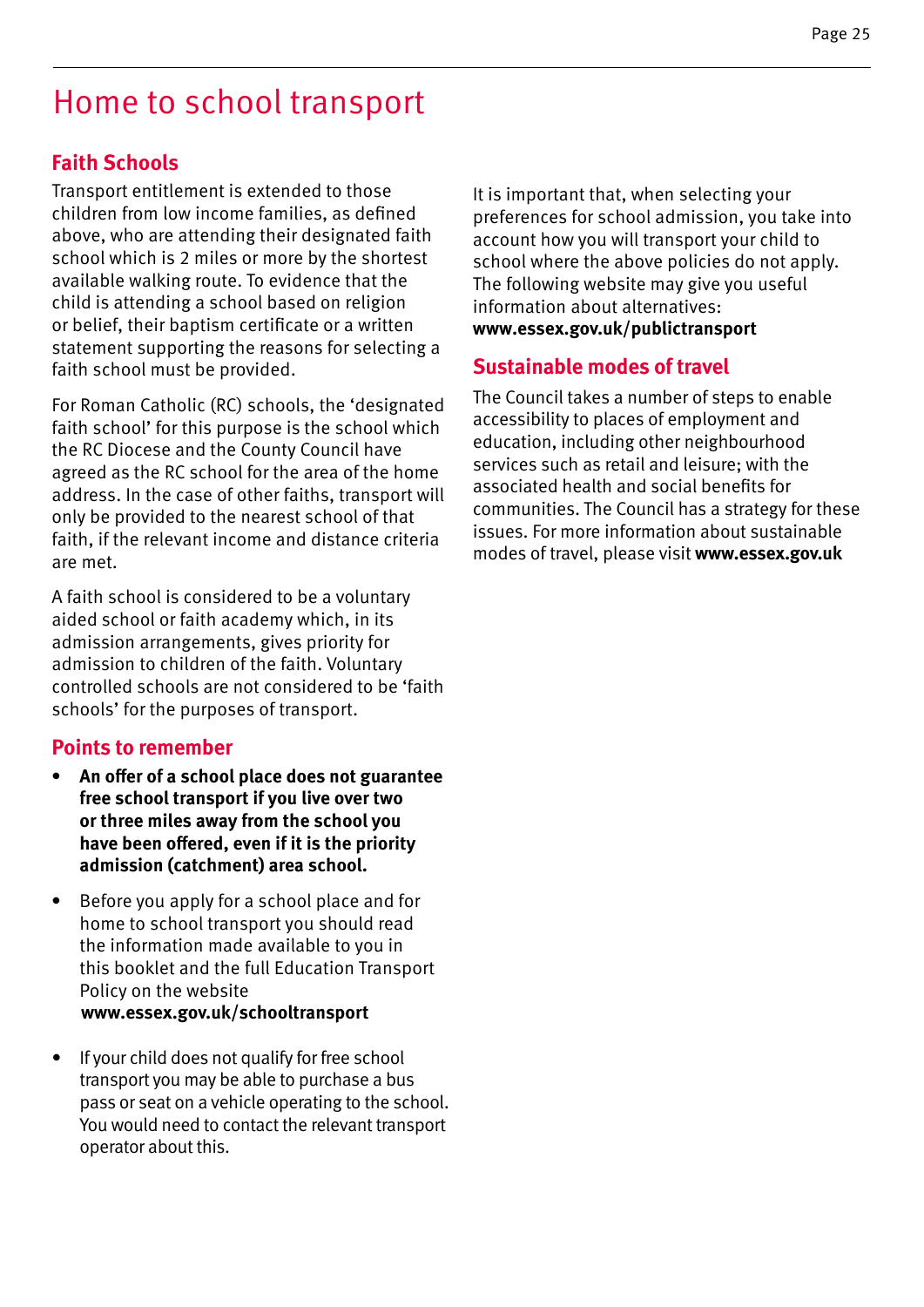# Financial assistance for parents and students

#### **Uniform grants**

The provision of uniform grants is only made in exceptional circumstances. In order for the family to qualify it must be in receipt of qualifying benefits.

Examples of exceptional circumstances where an award will be considered are:

- enforced re-housing and associated move of school
- parent and children in a refuge enforcing a change of school
- enforced move of school through bullying with evidence from the previous school
- exceptional circumstances requiring the replacement of a uniform

Families must be in receipt of one of the following qualifying benefits:

- Income Support
- income-based Jobseekers Allowance
- Child Tax Credit (provided you're not also entitled to Working Tax Credit and have an annual gross income of no more than £16,190)
- the guaranteed element of State Pension Credit
- income-related Employment and Support Allowance
- support under Part VI of the Immigration and Asylum Act 1999
- Universal Credit with an income of £7400 or less

For more information or to request an application form please contact 0345 603 2200 or visit: **www.essex.gov.uk/schooltransport**

#### **Free School meals**

Please note that, in line with current Government guidance, all children in key stage 1 (Reception Year, Year1 and Year 2) are entitled to receive Universal Infant Free School Meals. Essex County Council does not process Free School Meals applications for children in Key Stage 1.

Once your child moves into Key stage 2 (Year 3 and above) you will need to apply to be assessed for eligibility for Free school Meals.

Your child may be able to get free school meals if you get any of the following:

- Income Support
- income-based Jobseekers Allowance
- income-related Employment and Support Allowance
- support under Part VI of the Immigration and Asylum Act 1999
- the guaranteed element of State Pension Credit
- Child Tax Credit (provided you're not also entitled to Working Tax Credit and have an annual gross income of no more than £16,190)
- Working Tax Credit run-on paid for 4 weeks after you stop qualifying for Working Tax Credit
- Universal Credit with an income of £7400 or less.

Children who get any of the above benefits in their own right (i.e. they get benefits payments directly, instead of through a parent or guardian) can also get free school meals.

Children under the compulsory school age who are in full time education may also be able to get free school meals.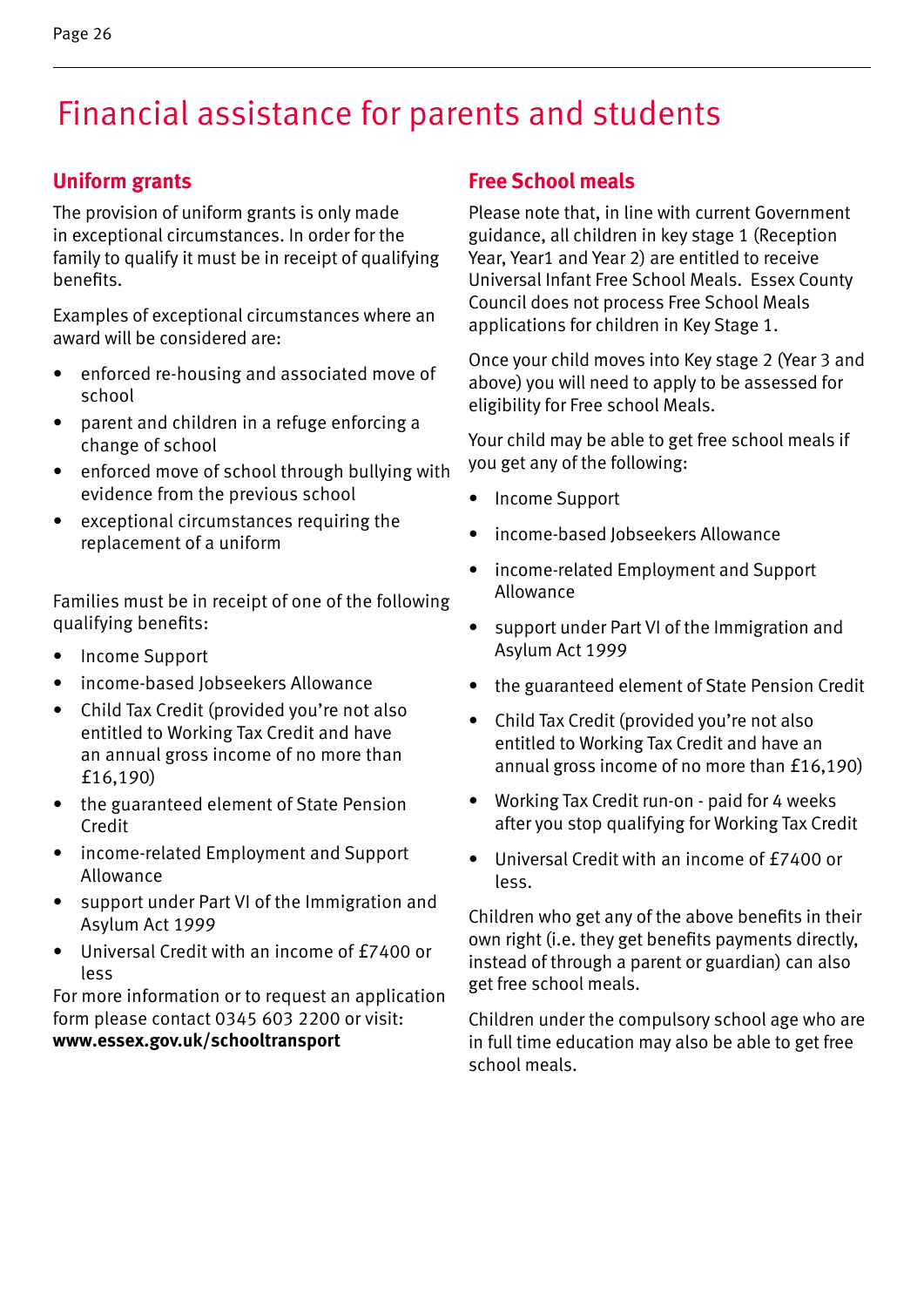### Primary schools in Essex

The primary schools in Essex are divided into 4 areas – North-East, Mid, West and South. (see the table on the right to find out which booklet you will require).

The directories list the details of primary schools in Essex, along with a summary of each school's admission policy.

On the opposite page we describe how to interpret the school information but this is not a substitute for the school prospectus. Please visit the schools to get a true impression.

| For schools in |                      | Area       |
|----------------|----------------------|------------|
| 1              | Chelmsford           | Mid        |
| 2              | Uttlesford           | West       |
| 3              | <b>Braintree</b>     | Mid        |
| 4              | Colchester           | North-East |
| 5              | Tendring             | North-East |
| 6              | Maldon               | Mid        |
| 7              | Rochford             | South      |
| 8              | <b>Castle Point</b>  | South      |
| 9              | Basildon             | South      |
| 10             | Brentwood            | South      |
| 11             | <b>Epping Forest</b> | West       |
| 12             | Harlow               | West       |

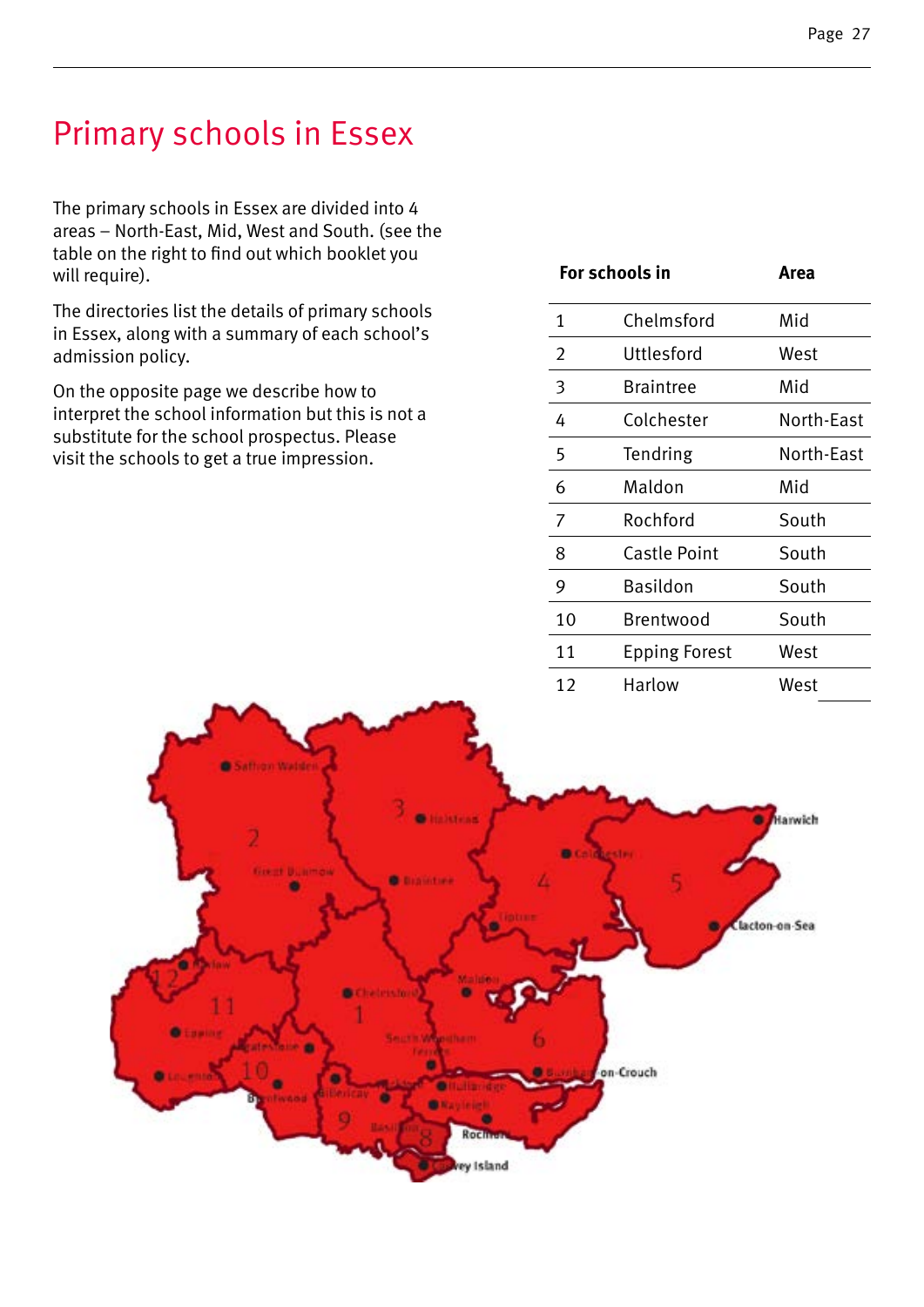### School information explained

### **Any Primary School**

| The normal age       |
|----------------------|
| range of the school  |
| is shown here. (4-11 |
| for primary, 4-7 for |
| infant and 7-11 for  |
| junior. A # shows    |
| that the school has  |
| a nursery unit.      |
|                      |

|     | Acacia End, Chelmsford CM1 2AA                                   |                                                                                                                   |
|-----|------------------------------------------------------------------|-------------------------------------------------------------------------------------------------------------------|
|     | Telephone 0345 603 2200                                          |                                                                                                                   |
|     | Email: Anyprimary@essex.sch.uk                                   |                                                                                                                   |
| ! 1 | Website: www.AnyPS.essex.sch.uk _________________                | More information about the school will be                                                                         |
|     | Headteacher: Mr A Smith                                          | available on its website.                                                                                         |
|     | Community (Co-educational) ——————————                            | This indicates the type of school.                                                                                |
|     | $4 - 11$                                                         |                                                                                                                   |
|     | School Number: 881-0123 - The Contract of Number: 881-0123       | Department for Education unique identification<br>number for the school.                                          |
|     | Published admission number $2021/2022$ : 30 -                    | No. of Reception places available in Sept 2021.                                                                   |
|     | Applications received (all preferences) Sept 2020: <b>70</b> $-$ | See Note 1                                                                                                        |
|     | Number on roll: 187                                              | Total No. of pupils at the school as at<br>January 2020.                                                          |
|     | In 2020 the last child was admitted under criterion 4 $-$        | The last admissions criterion under which pupils<br>were admitted to the school last year as at 16<br>April 2020. |
|     | <b>Timing of Admission</b>                                       | See Note 2                                                                                                        |
|     | Please see page 6 of this booklet.                               |                                                                                                                   |
|     |                                                                  |                                                                                                                   |

#### **Admissions Policy**

**A summary of the school's admissions policy.**

There is no guarantee of a place in the school. In the event of oversubscription places will be allocated using the following criteria in the order given:

- 1. Looked After Children and previously looked after children (as defined in the Primary Education in Essex 2021/2022 booklet);
- 2. children with a sibling attending the school;
- 3. children living in the priority admission area;
- 4. remaining applications.

#### **Note 1**

The Published Admission Number (PAN) is the number of places that the school has available for the new Reception intake in 2021. In general this will be the same as the PAN for 2020. The total number of applications received was collated *16 April 2020*. The PAN and the number of applications received for 2020 should give you an idea of the demand for places at the school. Treat this information carefully and talk to the school about it. For instance, some applications may have been second, third or fourth preferences and these increase the overall number of applications. However you should be aware that if you only apply for schools that are oversubscribed you may not receive a place at any of them.

#### **Note 2**

Timing of Admission: As required by law with effect from September 2011, all infant and primary schools provide for the full time admission of all children offered a place in the reception year group from the September following their fourth birthday. This means that you have the right to a full time place at the school your child is offered from September 2021. Parents can request that the date their child is admitted to school is deferred until later in the school year or until the child reaches compulsory school age in the school year. Where entry is deferred, the school will hold the place for that child and not offer it to another child. The parent would not however be able to defer entry beyond the beginning of the term after the child's fifth birthday, nor beyond the academic year for which the original application was accepted. Parents can also request that their child attends part-time until the child reaches compulsory school age. You would need to check with the individual school(s) what the part-time provision would be. Where parents choose to defer entry, the school may reasonably expect that the child would start at the beginning of a new school term/half term.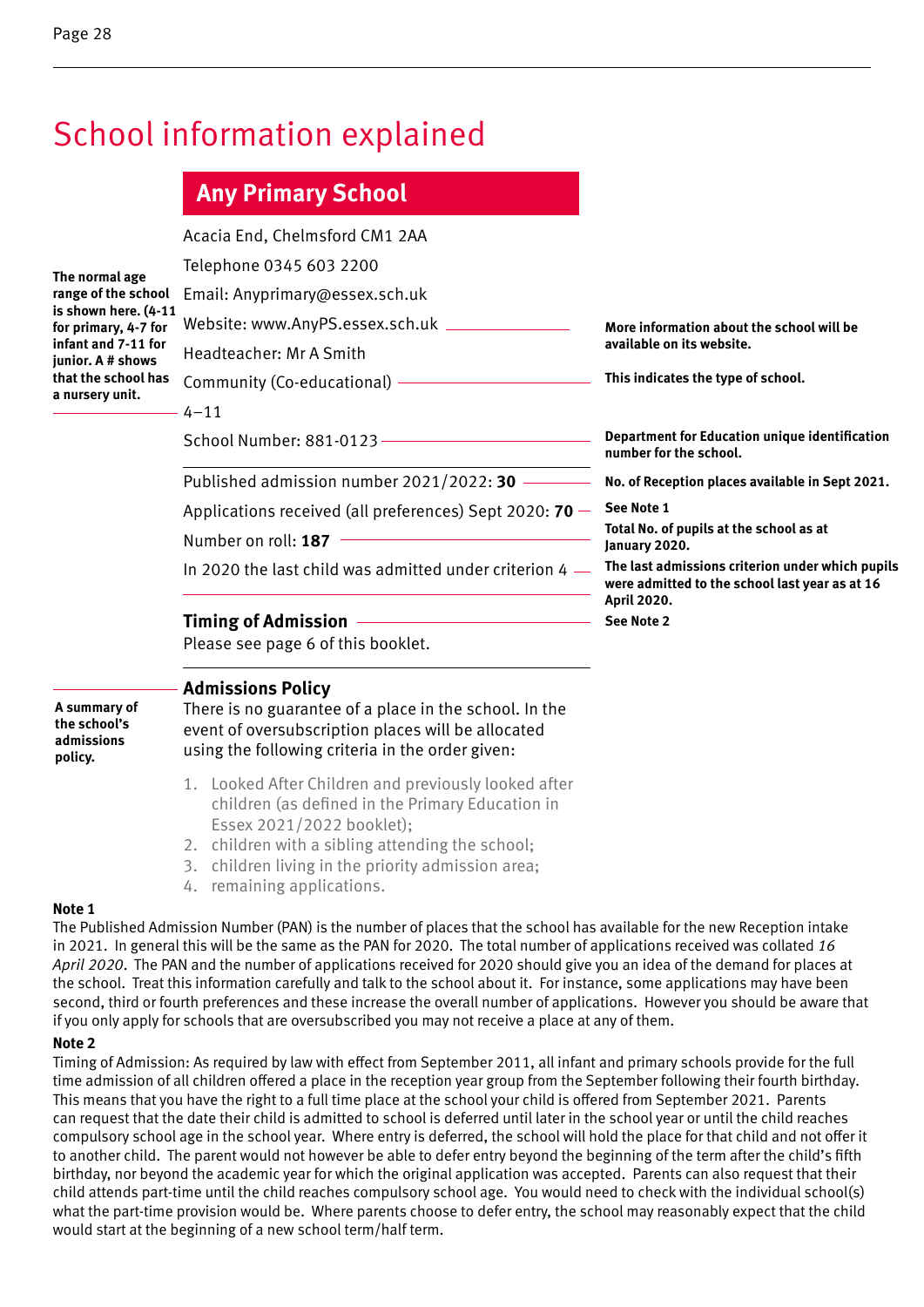### A guide to information sources

#### **Essex County Council**

Website: www.essex.gov.uk Tel: Contact Essex 0345 743 0430 contact@essex.gov.uk 03457 585592 (Textphone)

**Department for Education – DfE**

Website: www.dfe.gov.uk Tel: 0370 000 2288

#### **Ofsted**

Website: www.ofsted.gov.uk Tel: 0300 123 1231

**Independent Schools Council – ISC** Website: www.isc.co.uk Tel: 020 7766 7070

#### **Advisory Centre for Education – ACE**

Website: www.ace-ed.org.uk Tel: 0808 800 5793 00 44 20 7704 3397 (for those calling from overseas)

#### **Organisation Types of information available**

*Primary Education in Essex* booklet *Schools' Admission Policies Directory* for each local area. Contact details of all primary and secondary

schools in Essex Information about admissions

Information regarding national standards and curriculum Performance tables and research statistics

Details of Local Education Authorities Various publications

School inspection reports

Details of Local Education Authorities Details of Post 16 Education

Information about independent schools

Various publications Information for parents e.g. fees and contact details

Information about appeals, exclusion and bullying General educational advice Various publications Links to other organisations

Test results and statistical information are only one factor to be considered when deciding on a school for your child. A school visit is important before making your final decision.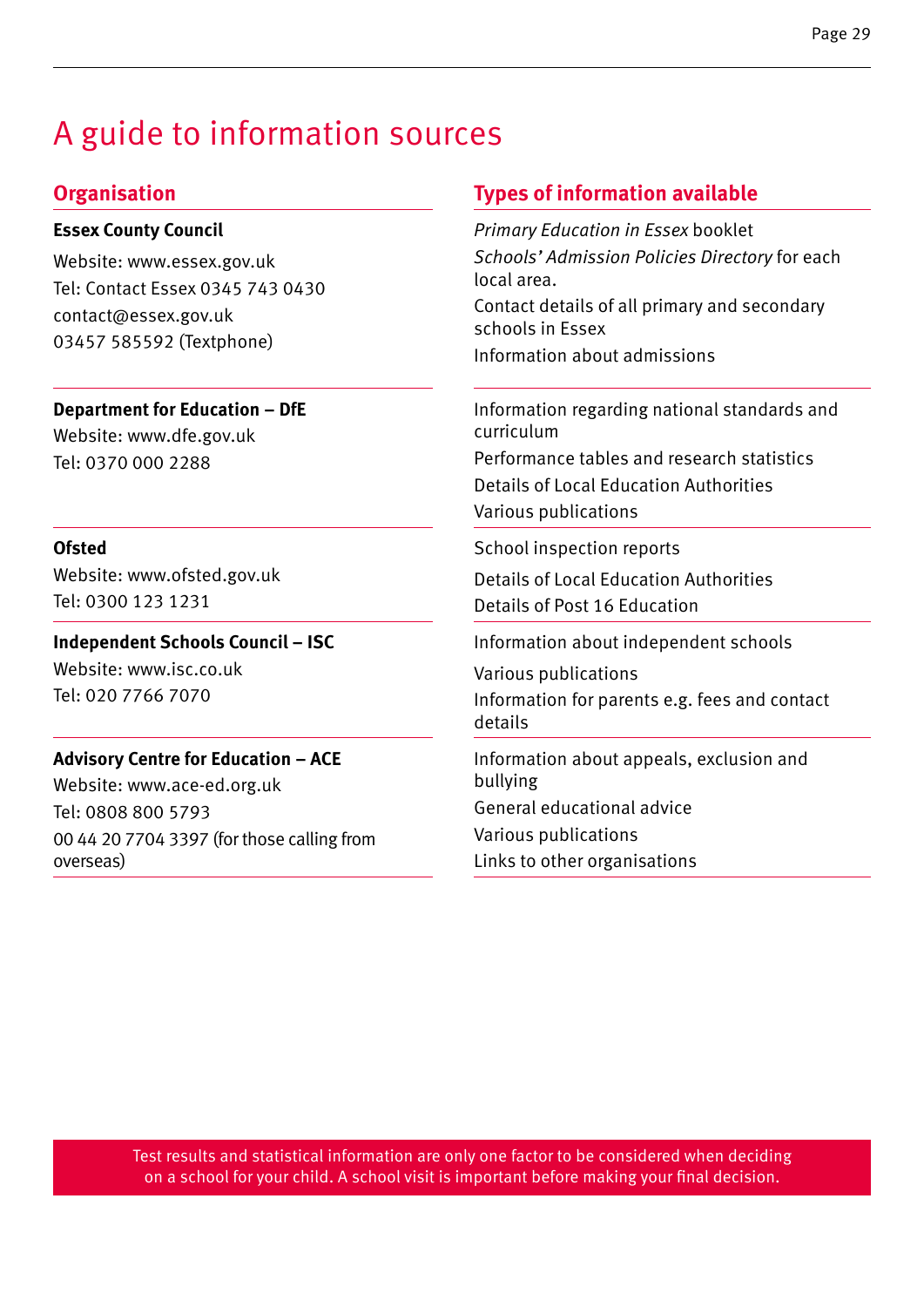### Useful addresses and telephone numbers

#### **For school admissions enquiries**

#### **School Admissions**

Essex County Council County Hall Market Road Chelmsford CM1 1QH

1

Online admissions: www.essex.gov.uk/admissions

Telephone: 0345 603 2200 Email: admissions@essex.gov.uk

#### **For school transport enquiries free school meals and uniform grant enquiries**

**Education Transport & Awards Team** Telephone: 0345 603 2200 Email: educationawards@essex.gov.uk

#### **If you are entitled to travel and have a question about the contract allocated or tickets**

Passenger Transport Co-ordination Section Essex County Council County Hall Chelmsford CM1 1QH

Telephone: 0345 603 2200 (ask for Education Contracts Team) Email: tcc@essex.gov.uk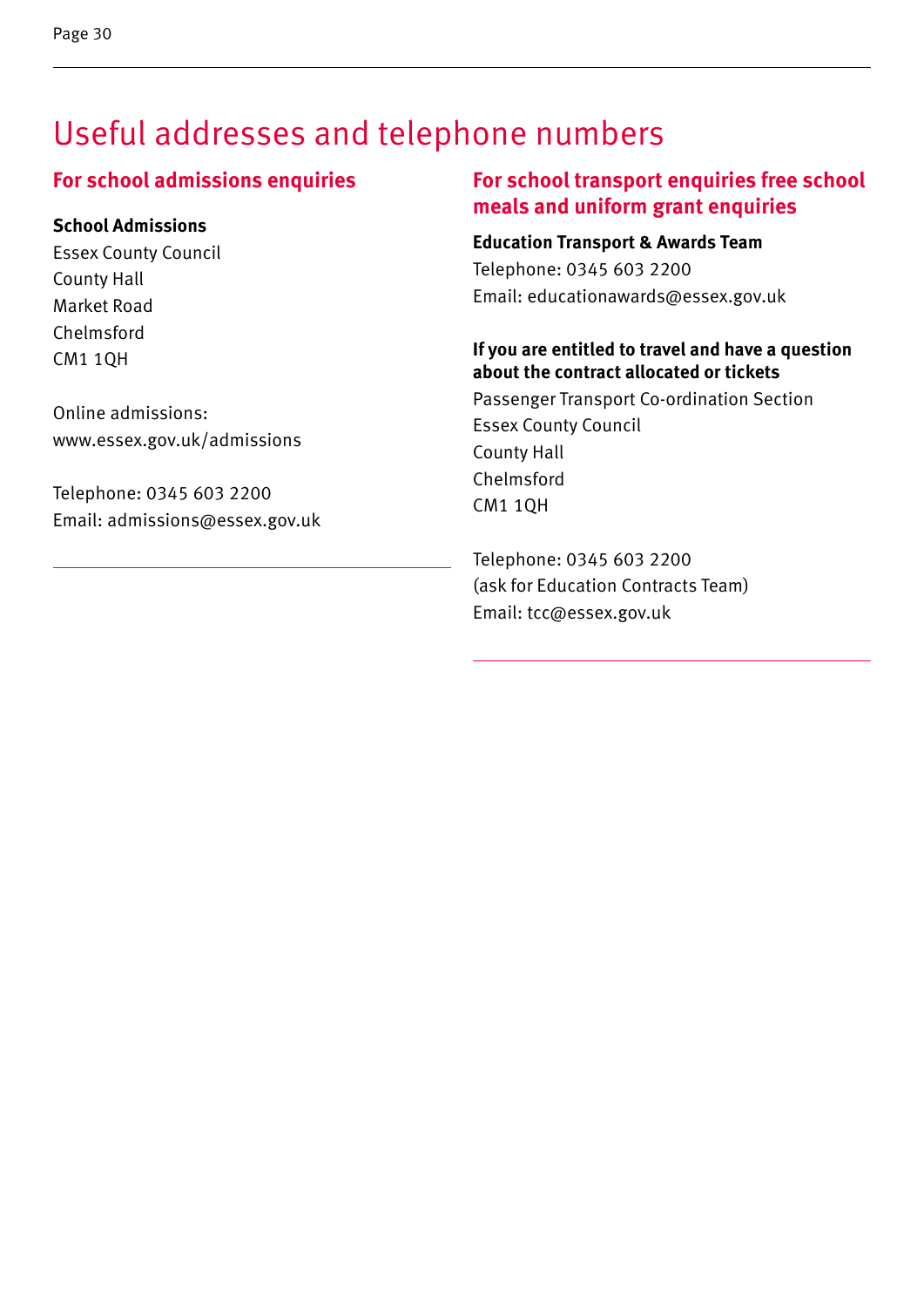### Useful addresses and telephone numbers

#### **Education offices for Southend and Thurrock**

#### **Southend on Sea Borough Council**

Department of People School Admissions Team Civic Centre Victoria Avenue Southend on Sea SS2 6ER Telephone 01702 215007 admissions@southend.gov.uk

#### **Thurrock Council**

Admissions Team Learning and Universal Outcomes PO Box 118 Civic Offices New Road Grays RM17 6GF Telephone 01375 652883 school.admissions@thurrock.gov.uk

#### **Education offices of neighbouring local authorities**

#### **Cambridgeshire County Council**

Admissions Team OCT1221 The Octagon Castle Hill Cambridge CB3 0AP Telephone:0345 045 1370 admissions@cambridgeshire.gov.uk

#### **Hertfordshire County Council**

Admissions and Transport Team CHR102 County Hall Pegs Lane Hertford SG13 8DF Telephone: 0300 123 4043 transfer.admissions@hertfordshire.gov.uk

#### **London Borough of Barking and Dagenham**

School Admissions Team Town Hall Barking Essex IG11 7LU Telephone: 020 8215 3004 infos@lbbd.gov.uk

#### **London Borough of Enfield**

Enfield Schools Admission Service Civic Centre Silver Street Enfield EN1 3XA Telephone 020 8379 5501 enfield.school.admissions@enfield.gov.uk

#### **London Borough of Havering**

Admissions Team c/o Town Hall Main Road Romford RM1 3BD Telephone: 01708 434600 schooladmissions@havering.gov.uk

#### **London Borough of Redbridge**

Admissions & Awards Lynton House 255–259 High Road Ilford IG1 1NN Telephone: 0208 708 3562/3055 admissions@redbridge.gov.uk

#### **London Borough of Waltham Forest**

School Admissions Service Magistrates Court 1 Farnan Avenue Town Hall Campus London E17 4NX Telephone: 020 8496 3000 admissions@walthamforest.gov.uk

#### **Suffolk County Council**

The Admissions Team Endeavour House 8 Russell Road Ipswich Suffolk IP1 2BX Telephone: 0345 600 0981 admissions@suffolk.gov.uk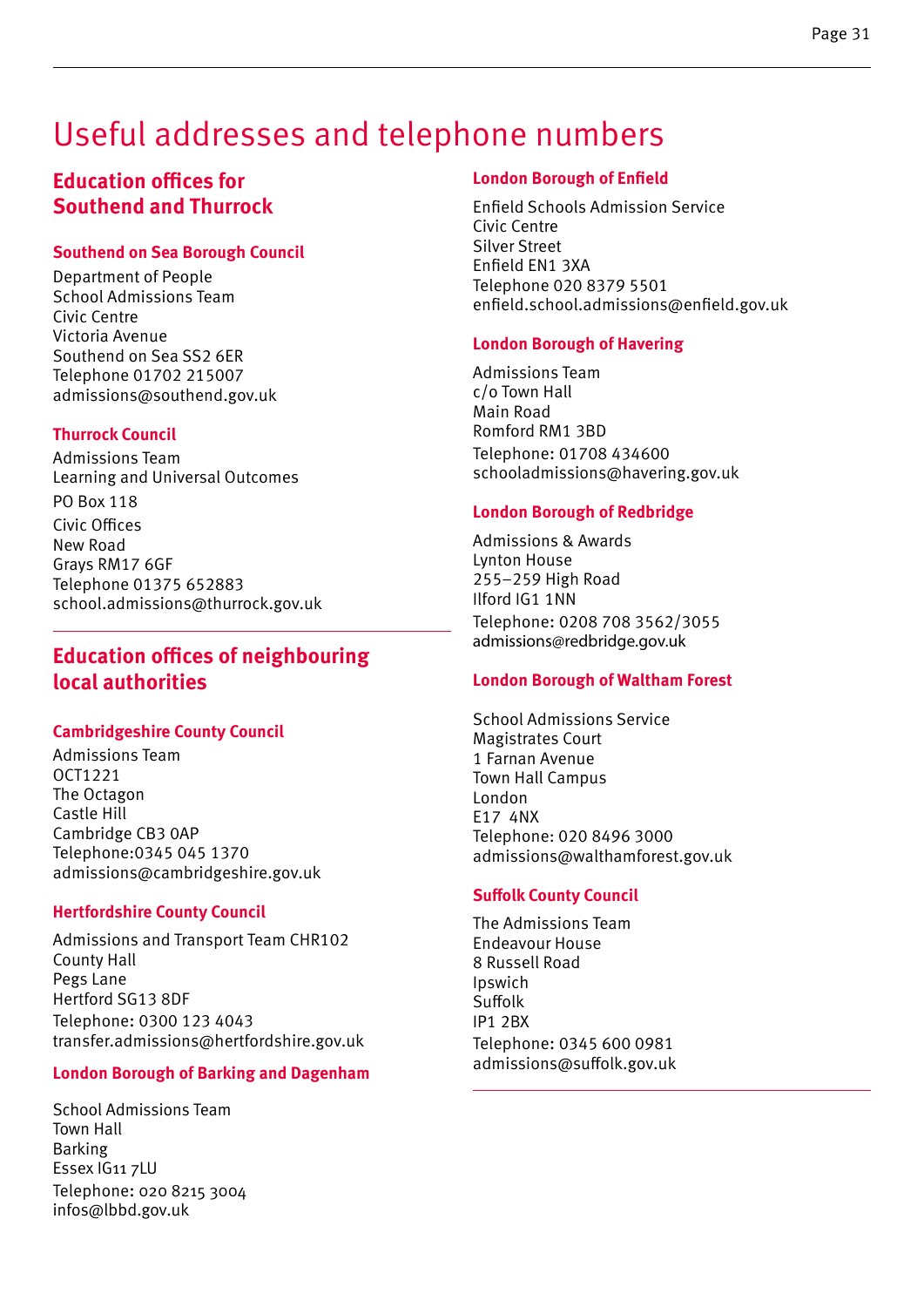#### **BEFORE FILLING IN THE FORM PLEASE READ THE PRIMARY EDUCATION IN ESSEX 2021/2022 BOOKLET ON www.essex.gov.uk/admissions.**

#### **Section 1 - What are you applying for?**

Please tick the box relivant to the year group that you are applying for.

#### **Section 2 - Pupil Details**

- Pupil's name the names by which the child is legally known.
- Gender many names are unisex and we need to be able to record male or female on our database.

#### **Section 3 - Home Address**

Please give the home address for the child. See pages 12 and 13 of the Primary Education in Essex 2021/22 booklet.

#### **Section 4 - Parent/Carer Details**

Please give the name and contact details of the parent/carer who lives at the address provided on the application form and their relationship to the child.

#### **Section 5 - Moving House**

If you are moving house please provide as much information as you can. If there are changes to your plans you must let us know immediately or your child's offer of a place could be withdrawn. If you currently live outside the Essex LA area you should make your applications for Essex schools via your home authority.

#### **Section 6 - Other Details**

- Special Educational Needs please tell us if your child has an Education, Health and Care Plan.
- Medical circumstances you should check the relevant school's admissions policy and send any supporting evidence to the school direct. If the school is in another local authority area, check with the school where to send any evidence.
- Social circumstances you should check the relevant school's admissions policy and send any supporting evidence to the school direct. If the school is in another local authority area, check with the school where to send any evidence.
- Looked After Children (LAC) please tell us if your child is cared for by a Local Authority (or is a previously LAC) and the name of that LA. See definition on page 15 of the Primary Education in Essex 2021/2022 booklet.

#### **Section 7 - Preferences**

Please list your preferred schools in priority order, including any preferred schools that are outside Essex. Whilst the law gives parents the right to express a preference it does not guarantee a place in a particular school.

The law requires admission authorities to consider any reasons you give for your choice of preferred school, but your application will be assessed against the admission criteria (such as sibling link or distance from school). Other reasons you may give cannot generally override this. Some schools give priority for admission to children of staff (check the policy of the school). Please tick the box next to the school name if this applies.

#### **Section 8 - Siblings**

• Siblings - please identify if you have an older child at any of your preferred schools or partner junior schools.

#### **Section 9 - Declaration**

The form must be signed and dated by a person with parental responsibility for the child, confirming that you have read the booklet and notes of guidance. Unsigned forms cannot be accepted and will be returned.

*\* Please remember that any information I provide on my application may be shared with all schools for which I apply and any independent appeal panel members.*

**The form MUST be received in the School Admissions office by 15 January 2021: School Admissions, Essex County Council, County Hall, Market Road, Chelmsford CM1 1GS**

#### **DO NOT RETURN THIS FORM TO A SCHOOL**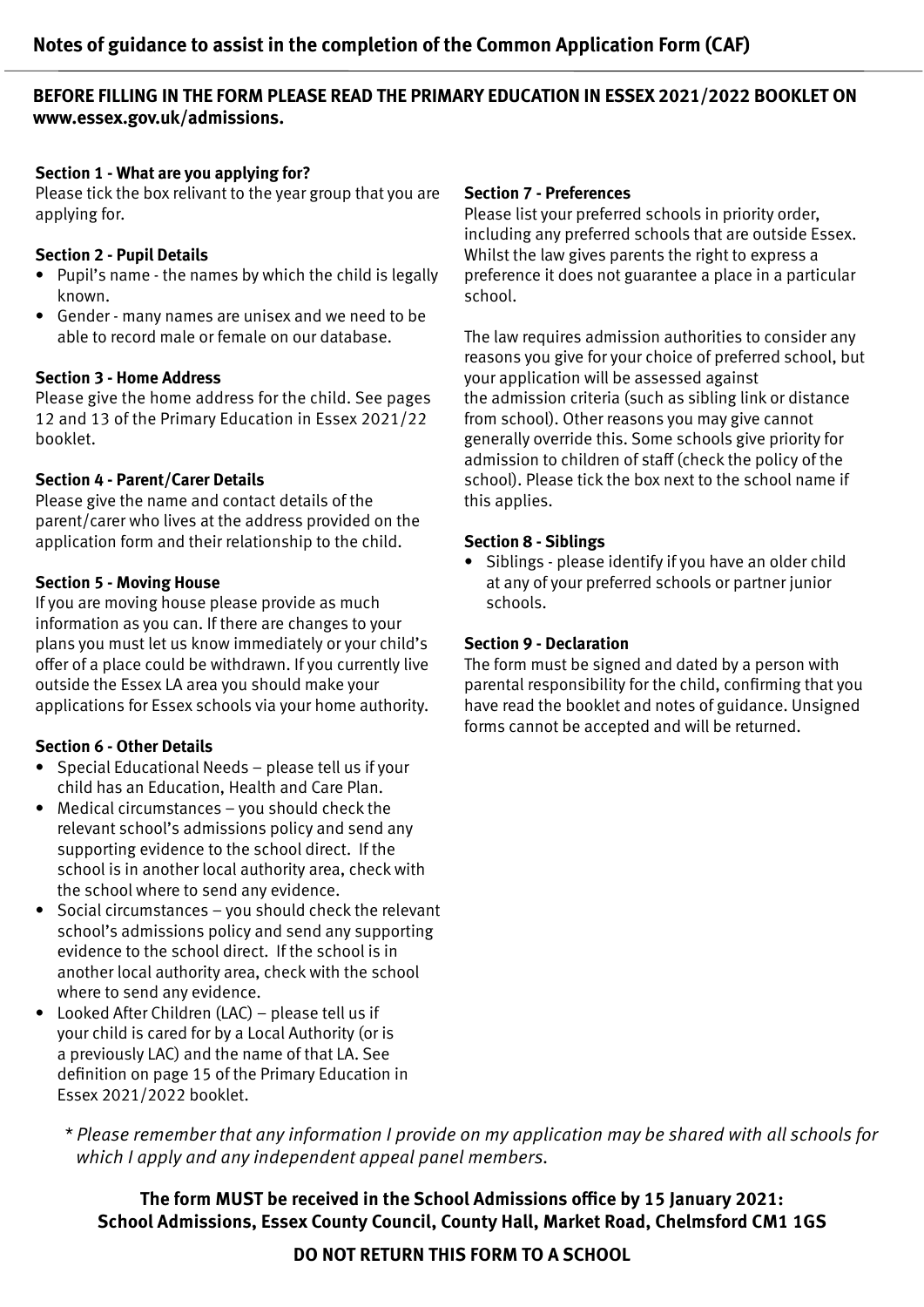| Primary School (Reception) or Year 3 (infant to<br><b>Deadline: 15 January 2021</b>                                                          |
|----------------------------------------------------------------------------------------------------------------------------------------------|
| junior) admission 2021 Common Application Form<br>For office use only                                                                        |
| <b>ID NUMBER</b><br><b>Section 1</b><br>What are you applying for?                                                                           |
| A Reception place for start in the school year that begins in September 2021                                                                 |
| A Year 3 place in a junior school beginning in September 2021                                                                                |
| <b>Section 2</b><br><b>Pupil Details</b>                                                                                                     |
| Current School (For Year 3 applications only)<br><b>Pupil Surname</b>                                                                        |
| First Name(s)                                                                                                                                |
| Date of Birth<br>$/20$ _ .<br>Male<br>Female                                                                                                 |
| If this child has been known by another name please enter it here                                                                            |
| <b>Section 3</b><br><b>Home Address</b>                                                                                                      |
| <b>House Number</b><br><b>House Name</b>                                                                                                     |
| Village (if applicable)<br><b>Street</b>                                                                                                     |
| Post Town<br>Postcode                                                                                                                        |
| <b>Section 4</b><br><b>Parent/Carer Details</b>                                                                                              |
| Mr/Mrs/Miss/Ms<br>Initial<br>Surname                                                                                                         |
| Home Telephone No.<br>Work Telephone No.                                                                                                     |
| Relationship to child<br>Mobile Telephone No.                                                                                                |
| Email address                                                                                                                                |
| <b>Section 5</b><br><b>Moving House</b>                                                                                                      |
| Day<br>Month<br>Year                                                                                                                         |
| Fill in this section if you are moving house. When are you moving?                                                                           |
| What will your new address be?<br><b>House Number</b><br><b>House Name</b>                                                                   |
| Village (if applicable)<br><b>Street</b>                                                                                                     |
| Post Town<br>Postcode                                                                                                                        |
| If the move is due to a new posting as Service or Crown Servant Personnel                                                                    |
| Please provide evidence of your posting with this form.<br>please tick here.                                                                 |
| <b>Section 6</b><br><b>Other Details</b>                                                                                                     |
| <b>YES</b><br><b>NO</b><br>a) Does your child have an Education, Health and Care Plan?                                                       |
| b) Are there any exceptional medical reasons why your child should<br><b>YES</b><br><b>NO</b><br>specifically attend your preferred schools? |
| c) Are there any social reasons why your child should<br><b>YES</b><br><b>NO</b><br>specifically attend your preferred schools?              |
| d) Is your child cared for by a Local Authority or is he/she<br>a previously looked after child?<br><b>NO</b><br><b>YES</b>                  |
| If yes, which Local Authority?                                                                                                               |
| <b>Essex County Council</b>                                                                                                                  |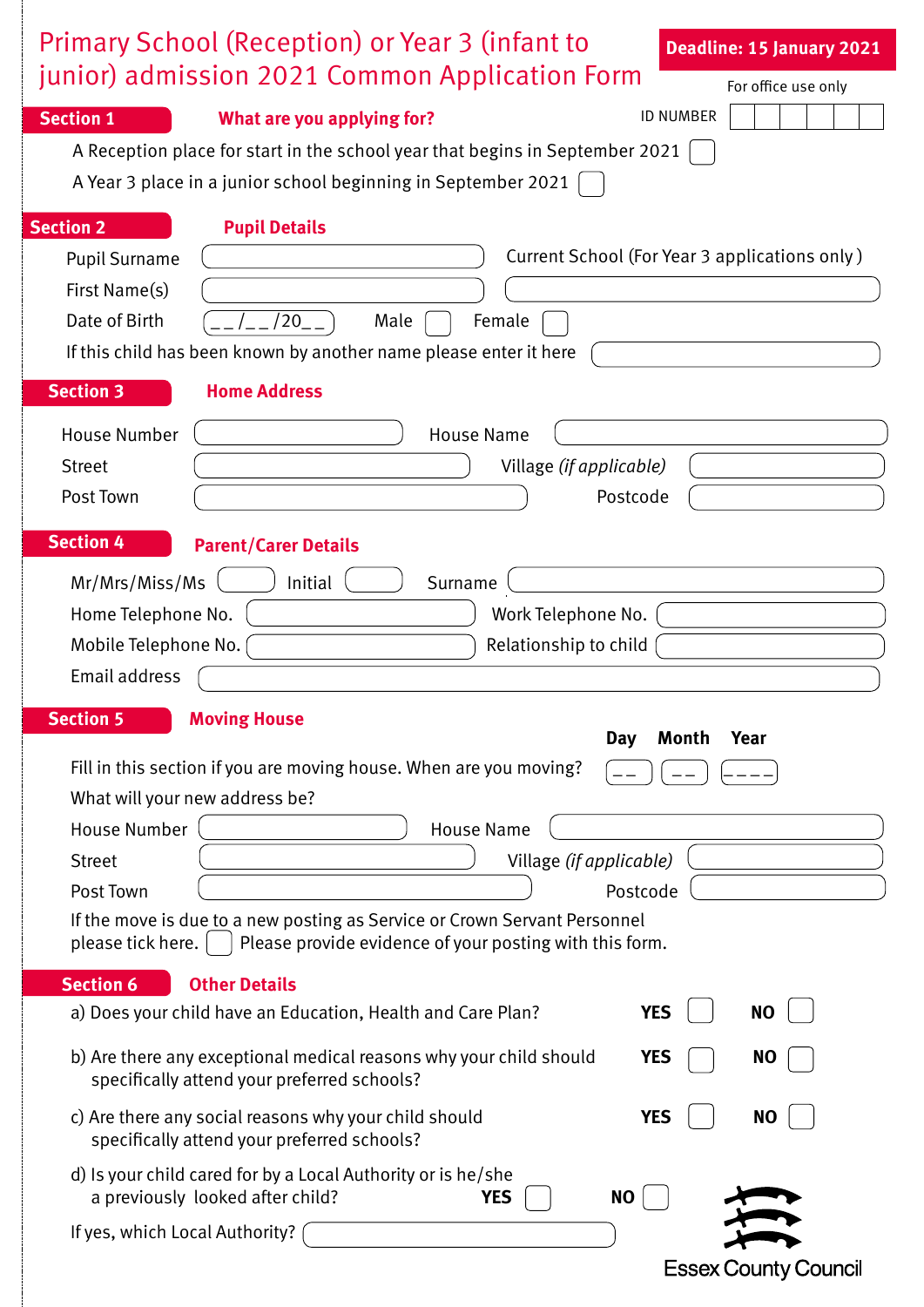#### **Section 7 Preferences**

Please list below all your preferred schools in priority order, including any schools outside Essex. **We strongly recommend you use all your preferences.**

The ranking of your preferences is confidential to the relevant Local Authorities and will only be shared with schools in the event of appeals.

You are not required to give reasons for your preferences, but where you do they will be shared with that school. Any reasons you give should relate to the published admissions policy for the school.

| <b>Preference</b>                                              | <b>Preferred School</b>                                                                                                                                                                                                                                                                                                   | <b>Reasons</b> (optional)                    | <b>Child of staff</b><br>member |
|----------------------------------------------------------------|---------------------------------------------------------------------------------------------------------------------------------------------------------------------------------------------------------------------------------------------------------------------------------------------------------------------------|----------------------------------------------|---------------------------------|
| 1st                                                            |                                                                                                                                                                                                                                                                                                                           |                                              |                                 |
| 2nd                                                            |                                                                                                                                                                                                                                                                                                                           |                                              |                                 |
| 3rd                                                            |                                                                                                                                                                                                                                                                                                                           |                                              |                                 |
| 4th                                                            |                                                                                                                                                                                                                                                                                                                           |                                              |                                 |
| <b>Section 8</b><br><b>Siblings</b><br><b>YES</b><br><b>NO</b> | Does your child have a sibling link for any of your preferred schools or partner junior school?<br>If YES please complete details below:                                                                                                                                                                                  |                                              |                                 |
| <b>Name</b>                                                    | <b>Date of Birth</b>                                                                                                                                                                                                                                                                                                      | <b>Year Group</b><br><b>School Attending</b> |                                 |
|                                                                |                                                                                                                                                                                                                                                                                                                           |                                              |                                 |
|                                                                |                                                                                                                                                                                                                                                                                                                           |                                              |                                 |
|                                                                |                                                                                                                                                                                                                                                                                                                           |                                              |                                 |
| <b>Section 9</b>                                               | <b>Declaration</b>                                                                                                                                                                                                                                                                                                        |                                              |                                 |
|                                                                | I confirm that I have read the information in the "Primary Education in Essex 2021/2022" booklet<br>(available via www.essex.gov.uk/admissions) and the notes of guidance for the completion of this form.<br>I also confirm that the information I have given on this form is true and that I am a parent of this child. |                                              |                                 |

**You should receive an acknowledgement within 10 working days of sending your application form. Please contact School Admissions if it does not arrive.**

**If you would like full details on how ECC uses personal data, please go to www.essex.gov.uk/privacy or call 03457 430430.**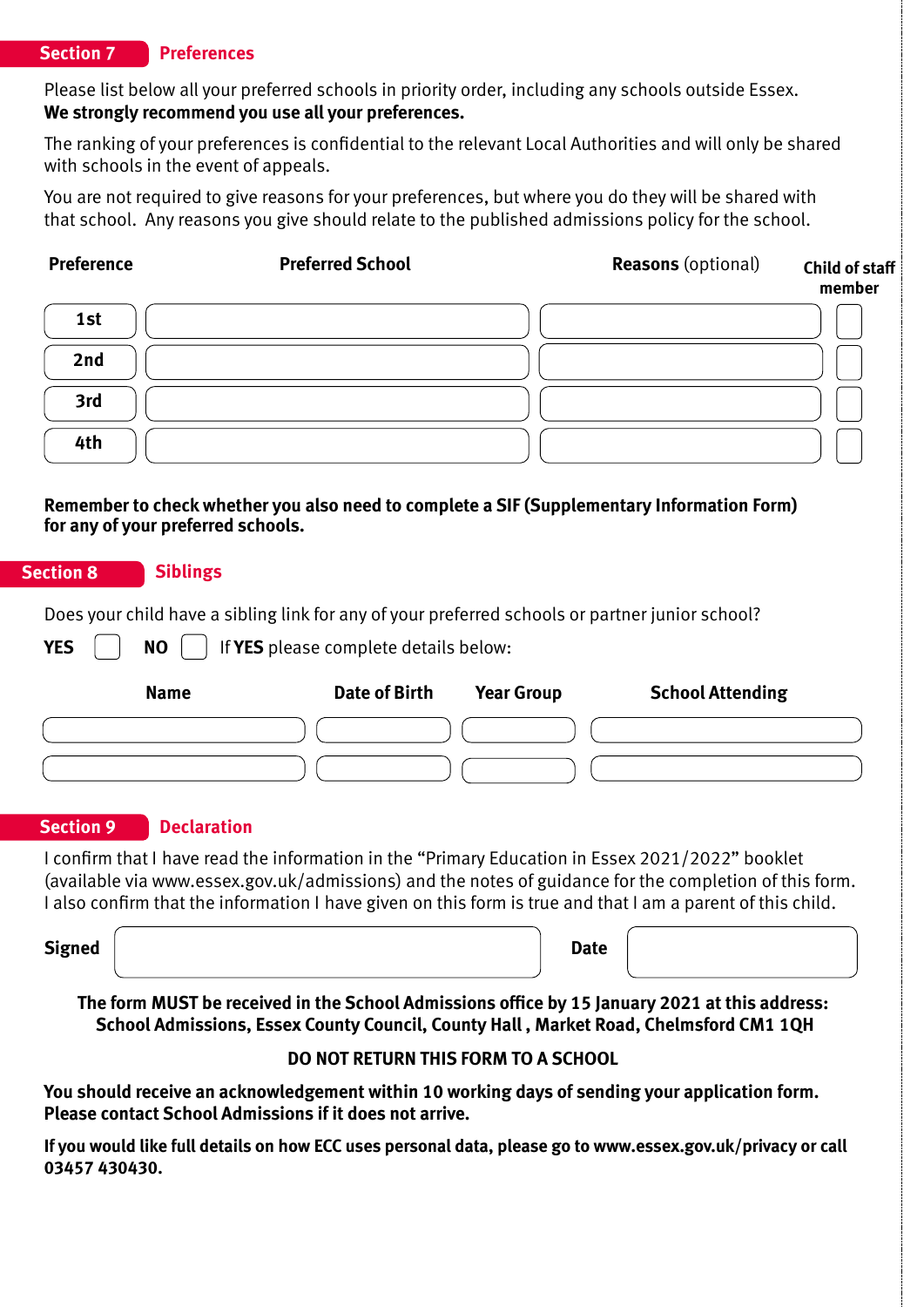#### **HAVE YOU?**

**Considered which schools you prefer by:**

| visiting?                                                                                                                                                     |  |
|---------------------------------------------------------------------------------------------------------------------------------------------------------------|--|
| looking at their brochure and website?                                                                                                                        |  |
| Considered how your child will get to and from<br>school and read all the Education Transport Policy<br>information?                                          |  |
| Completed your application form and returned it to<br>School Admissions to be received in their office by<br>15 January 2021?                                 |  |
| The date that School Admissions stamp on your<br>application will be taken as the date of receipt.<br>Therefore remember to leave 3 working days for<br>post. |  |
|                                                                                                                                                               |  |
|                                                                                                                                                               |  |
| Received your acknowledgement within 10<br>working days of sending your application form?                                                                     |  |
| Lodged any appeal you wish to make<br>within 20 school days of receiving your offer?                                                                          |  |
| Note: Deadline 17 May 2021.                                                                                                                                   |  |